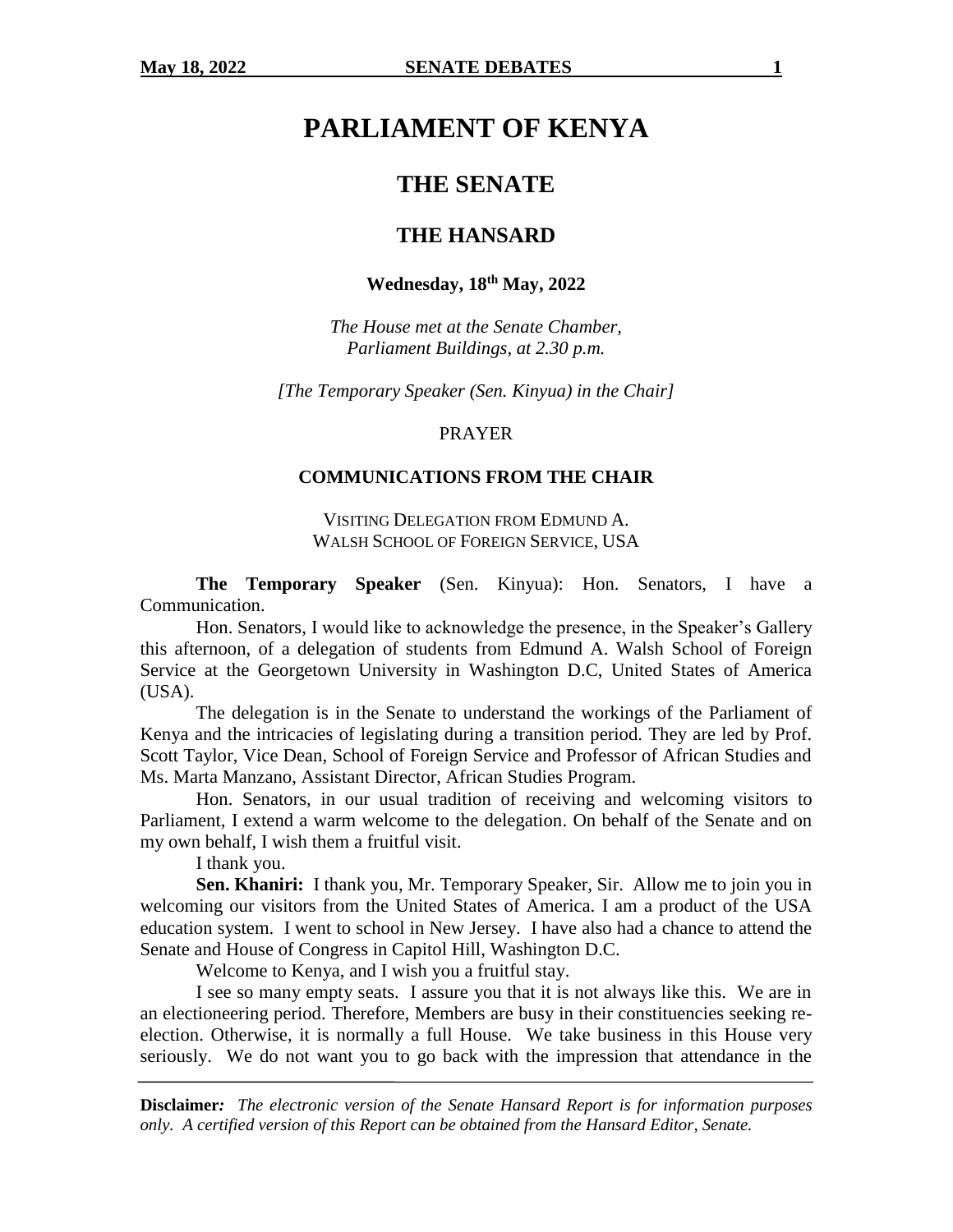Senate of the Republic of Kenya is poor. No, that is not the case. We normally have a full House.

Furthermore, we introduced virtual attendance after COVID-19 pandemic. There are other Members who are attending virtually. They could actually even make their contributions virtually.

You are welcome. We wish you all the best, a fruitful stay and safe journey back to USA.

I thank you.

**The Temporary Speaker** (Sen. Kinyua): Let us have Sen. Outa.

**Sen. Outa:** Thank you, Mr. Temporary Speaker, Sir. Let me also take this opportunity to welcome the delegation from the United States of America to Kenya.

I take cue from my senior, Sen. Khaniri. I am also a product of the United States of America schooling system. I went to school in City University of New York (CUNY). I then moved to a little school known as Biola University in Orange County, Southern California. I lived in the USA for quite a bit. I also worked there as a church minister at the Brown Baptist Church situated in Brooklyn, New York.

We welcome you. It is unusual to find this House empty. People are outside there trying to defend their seats. Some of them are running for governor and others want to come back here and, therefore, we are representing them.

We want to assure you that Kenya is a very peaceful country. Do not head back to the United States of America by the end of your visit here, without visiting the Maasai Mara and the beach along the coast of Mombasa, which has white sand. You will enjoy. The hospitality in Kenya is great. We are great people. We pride ourselves as the most welcoming people in the entire Sub-Saharan Africa.

Pray for this nation that the coming General Elections will be peaceful. We are looking forward to have a winner declared without any hitch. We pray for a good transition, just like in the United States of America. That will be one of the best ever elections in Africa. It will be the first time that this country will remain peaceful after the General Elections.

We believe that our relationship with the United States of America will continue to have good ties. You are here as ambassadors representing the people of United States of America. As the Chairperson of the Committee on National Security and Foreign Relations, I highly welcome you.

**The Temporary Speaker** (Sen. Kinyua): Thank you. I did not know that Sen. Outa is a pastor. At least I have known it today.

Proceed, Sen. Ndwiga.

**Sen. Ndwiga:** Thank you, Mr. Temporary Speaker, Sir. I join my colleagues in welcoming the delegation from the United States of America.

Unlike my colleagues, I did not have the advantage of studying in the USA, but my father was in the Michigan State University. Therefore, I still have the benefit of your system.

Mr. Temporary Speaker, Sir, when we were rewriting the Constitution of this country, we borrowed a lot from the American system. In fact, even the very establishment of this House - because we did not have the Senate before the current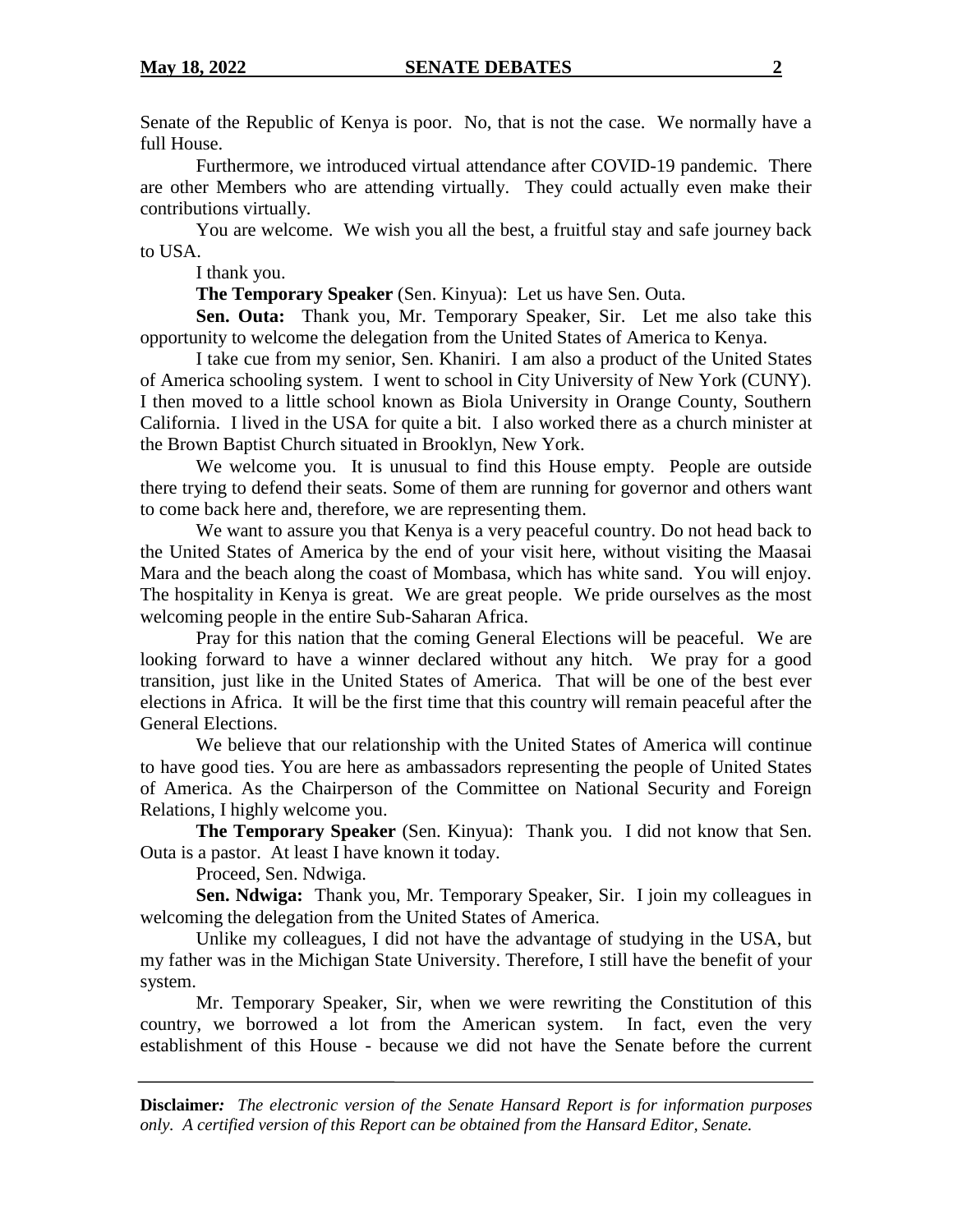Constitution, which we have now. It was created following the model of what you have in the USA.

I have had the advantage of attending the Senate sessions in your country. I have been around here in the corridors of this Parliament for about 20 years and been to your Senate many times. I know how you operate and we borrowed a lot from America. In fact, our hope right now, as a Senate of this country, is that some of the aspects which were not properly captured in our Constitution that we borrowed from America, that this time we will find time to include them in the Constitution as we move on.

I wish to take this opportunity to welcome you to this country. Like my friend, Sen. Outa, I wish you could find time to tour our tourism sites like our Coast, which is renowned worldwide. In fact, the Diani Beach in our Coast is one of the most famous in the world. I hope that you will find time to visit those sites.

Thank you, Mr. Temporary Speaker, Sir.

# VISITING DELEGATION OF LIBRARIANS FROM 27 COUNTY ASSEMBLIES ON ATTACHMENT PROGRAMME

**The Temporary Speaker** (Sen. Kinyua): Hon. Senators, I have another Communication to make. I would like to acknowledge the presence in the Speaker's Gallery this afternoon, of a delegation comprising 31 librarians from 27 County Assemblies who are on a five-day attachment programme in the Senate. The County Assemblies represented are: Samburu, Taita-Taveta, Laikipia, Vihiga, Siaya, Busia, Nyamira, Tharaka-Nithi, Tana River, Nyandarua, Wajir, Embu, Kisumu, Nakuru, Kajiado, Nairobi, Kirinyaga, Kiambu, Nyeri, Kisii, Mandera, Migori, Homabay, Garissa, Kericho, Bomet and Kakamega.

The objective of the attachment programme is to equip the officers with specialized knowledge and sharing of experience between officers of Parliament and county assemblies and further to facilitate upscaling of the operation of the county assembly libraries as a critical legislative body in preserving legislative records as a vital resource for legislature.

Hon. Senators, in our usual tradition of receiving and welcoming visitors to Parliament, I extend a warm welcome to the delegation and on behalf of the Senate and on my own behalf, wish them a fruitful visit.

I thank you.

**Sen. Khaniri:** Bw. Spika wa Muda, ningependa uniruhusu kujumuika na wewe kukaribisha wageni wetu kutoka bunge za kaunti mbalimbali, ikiwemo Bunge la Kaunti ya Vihiga. Vihiga ni Kaunti ambayo ninawakilisha katika Seneti hii. Tunafuraha kuwakaribisha hapa na nina furaha ya kwamba Bunge la Kaunti ya Vihiga imeweza kupata nafsi nyingi za kutuma wajumbe wengi katika Seneti hii kujifunza mambo mbalimbali ya kuendesha Bunge.

# *(Sen. Faki stood in his place)*

**The Temporary Speaker** (Sen. Kinyua): Ni hoja gani ya indhamu Mhe. Faki?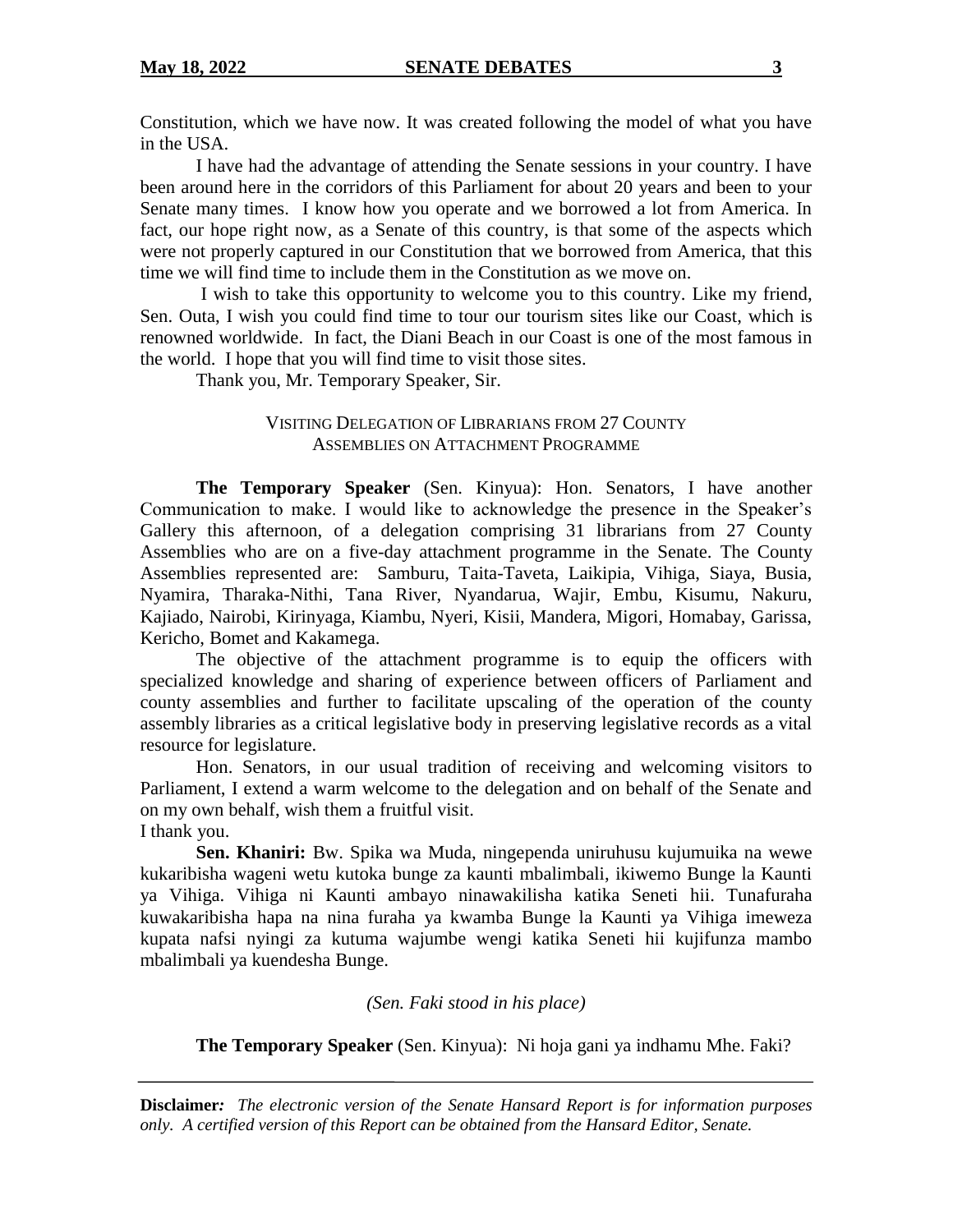**Sen. Faki:** Bw. Spika wa Muda, mwenzangu Sen. Khaniri amezungumzia nafsi badala ya nafasi. Nafsi na nafasi ni vitu viwili tofauti. Kaunti ya Vihiga imepata nafasi nyingi kuleta wafanyakazi wake hapa Bunge kusoma. Kwa hivyo, sio nafsi, ni nafasi.

**The Temporary Speaker** (Sen. Kinyua):Sen. Faki, pengine ni vile tu alivyo tohoa lile neno kwa sababu ulimuelewa. Ni vyema tayari amekuelewa vizuri.

Endelea Sen. Khaniri.

**Sen. Khaniri:** Bw. Spika wa Muda, hata hivyo ninakubali kukosolewa na Sen. Faki. Nilikuwa nasema ya kwamba wamepata nafasi za kuja kujifunza mengi kwa Bunge la Seneti. Nashukuru ya kwamba uongozi wa Kaunti hiyo inawapatia nafasi hiyo. Seneti ni mahali pazuri pakuja kujifunza. Tuko na mila na tumaduni njema za kuigwa. Kwa hivyo, mnajifunza kutoka kwa wale ambao wamebobea katika taaluma yao.

Kwenu siwezi jitetea. Nilijitetea kwa wageni wa kutoka mbali kuwaeleza ya kwamba Seneti hii viti vinaoneka bila watu kwa sababu watu wamekimbia mashinani kutafuta kura. Nyinyi ni wa hapa n mnaelewa ya kwamba hii sio kawaida yetu. Wengi wanatafuta njia za kurudi hapa; wengine kama mimi wanataka kuwa Magavana. Ninawania kiti cha Ugavana wa Vihiga. Kwa hivyo, hii sio kawaida yetu. Tunawakaribisha na tunawatakia kila la kheri kwa wiki ile moja mtakayokuwa hapa.

Asanteni.

**Sen. (Dr) Musuruve:** Thank you, Mr. Temporary Speaker, Sir, for giving me this opportunity to join you in welcoming the visitors in the House. I want to thank the delegation that has come from the counties to be here with us.

It should be very clear to the delegation that is present here today that we are committed to ensuring that money is allocated and disbursed to the counties. We are also committed to ensuring that there is service delivery in the counties, but the onus is on the county assemblies to ensure that the money is rightly utilized, service delivery is done effectively and there is effective public participation in the counties.

I also want to thank the visiting students from the USA. I have seen some of them are young and others old. Benchmarking in the Senate is very good because you get to see what exactly happens in leadership. This is very important because the future is in the hands of the youth. We are grooming them, so that when they come to the Senate and see how we are legislating, they will have something to take home.

I thank you Mr. Temporary Speaker.

**Sen. Faki:** Asante Bw. Spika wa Muda kwa kunipa fursa hii kujiunga pamoja na wewe na Seneta wenzangu wahudumu wa maktaba kutoka kaunti zilizotajwa. Maktaba ni kiungo muhimu cha elimu na vile vile cha taasisi tofauti tofauti ili kuweza kujua tunatoka wapi na tunaenda wapi. Yale watakayo soma hapa itasaidia pakubwa kuweza kutengeneza maktaba na makavazi mazuri kwa vizazi vijavyo.

Hapa Bungeni tuna utalaamu mwingi na vitabu na stakabadhi nyingi ambazo zitasaidia pakubwa kutuelimisha sisi kama Maseneta na watu wengine kuhusiana na taratibu za Bunge na mambo mengine kama hayo. Kwa hivyo, kusoma kwao na kuhudhuria kwao vikao hivi itasaidia pakubwa kuweza kujenga elimu na pia kueneza uhusiano mwema kati ya Bunge letu la Seneti na zile kaunti ambazo zimetutembelea.

Karibuni na asante Bw. Spika wa Muda.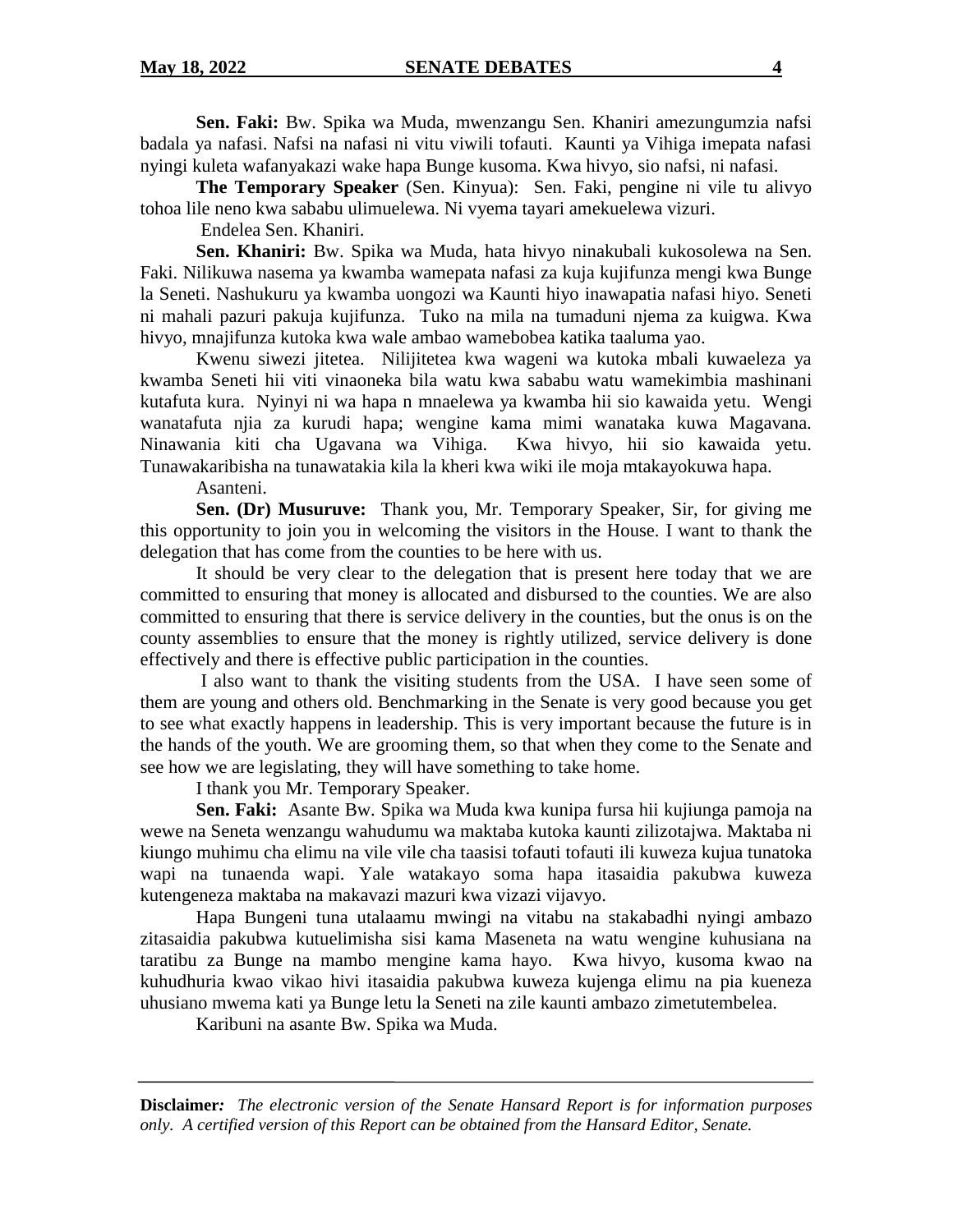**Sen. Cherargei:** Thank you, Mr. Temporary Speaker, Sir. I welcome the team of librarians from the 27 county assemblies that are being attached to the Senate and the National Assembly. On behalf of the great people of Nandi County, allow me to warmly welcome them to this Chamber.

The Senate and county assemblies play almost the same role in terms of primary oversight. We are the big brothers of county assemblies. We are ready to mentor them and ensure that they learn as much as they can.

I know that with the onset of devolution, there has been a great challenge in terms of capacity building, especially to our county assemblies. However, I am contented that at the end of the tenure of the second generation of devolution, most county assemblies have made significant improvement.

Mr. Temporary Speaker, Sir, I have the privilege of sitting as a Member of the Sessional Committee on County Public Accounts and Investments. We have interacted with county assemblies and I am happy to note that most of them have built capacity in human resource as well as modern county assemblies to accommodate members. They are now offering services, which is part of ensuring that we have capacity.

There are many challenges that county assemblies still face in terms of capacity building for Members of County Assembly (MCAs). I am happy that as we go to the third generation of devolution and ensuring that it works, God willing, some of us will be part of the second or third generation of devolution. For us who are in the Kenya Kwanza Alliance (KKA) and have undertaken the bottom-up economic approach, the bottom-up will start from the counties that we are talking about. I am delighted that my neighbour, Kericho County Assembly, is here.

Mr. Temporary Speaker, Sir, I have also seen your county, Laikipia County, in the delegation of the 27 county assemblies. It is good that the team from Laikipia County are privileged to see you be the Temporary Speaker of the day. They have a lot to learn from your office. They can interact with you, and we know you are good in Kiswahili. Some of us including, Sen. Madzayo who comes from Kilifi County and my brother Sen. Faki from Mombasa County, are not so good in Kiswahili. The Laikipia County team should be excited to see you presiding over the Senate today.

I am pleased that you are one of the people who have succeeded to secure the ticket of United Democratic Alliance (UDA), a part of KKA who will run in August. We have no doubt that the people of Laikipia County have seen your tremendous performance on the Floor of the House, which is equal to mine.

In a minute, I would like to remind you that we were together with Sen. Madzayo when we were pushing for one man, one vote, one Shilling. We have said that that dream can be deferred, but we will continue pushing on to ensure equity in terms of resource allocation in our county. We will not leave behind Kilifi, Mombasa and many other counties.

I am aware that we also have a delegation from Georgetown University. We welcome them and let them learn as much as they can. Fortunately, or unfortunately, being an election season, most of our colleagues are either away on parliamentary duties or other exigencies of work as the Senate.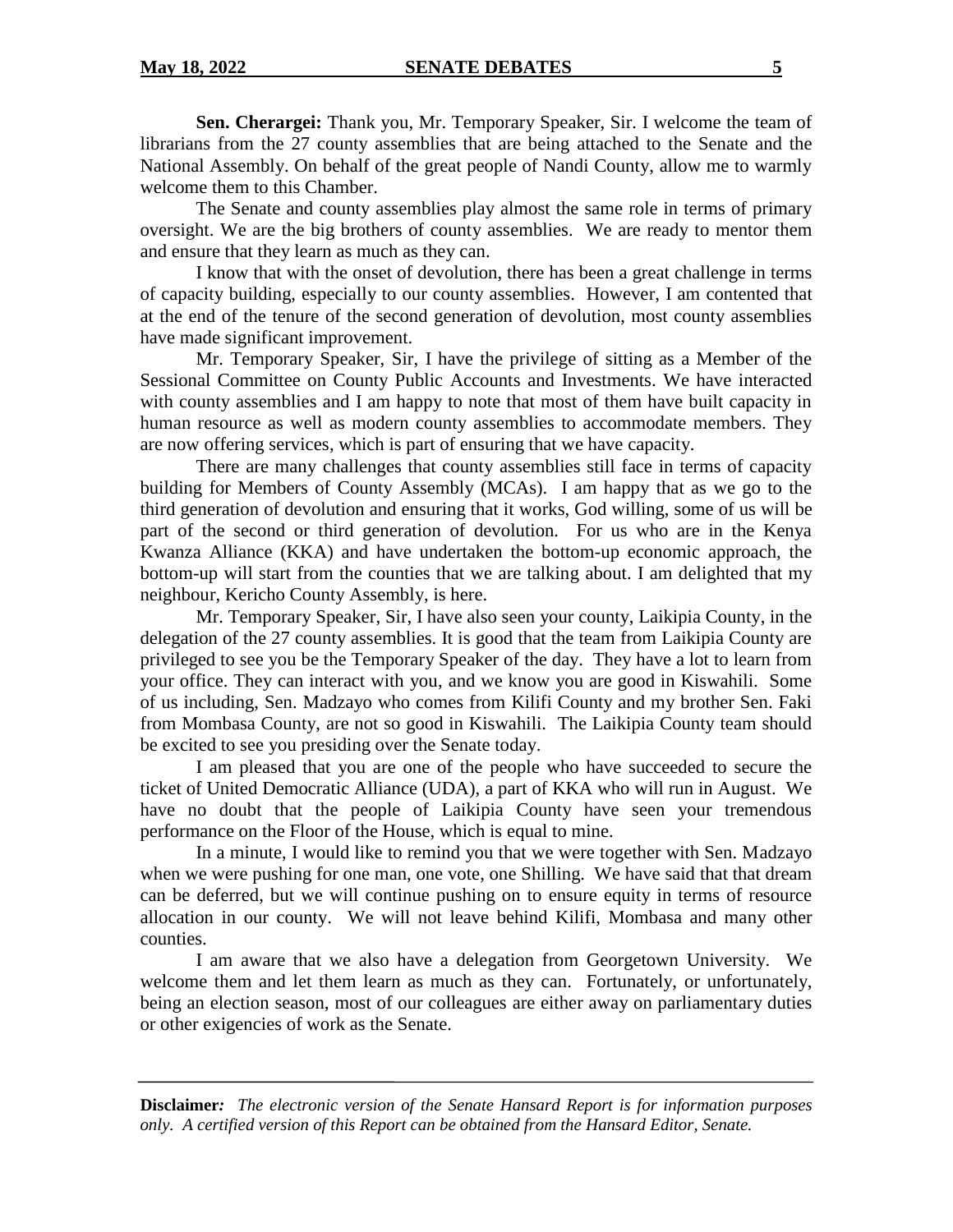We assure them that our secretariat, your Office and individual Membership, are ready to provide any support that they might need. As friends of this country, I hope to see them after the  $9<sup>th</sup>$  August, 2022 elections. We are going to do peaceful campaigns before, during and after the elections. The next time they come, there will be a new Government being run by KKA Coalition Government in this Republic.

**The Temporary Speaker** (Sen. Kinyua): Asante, Sen. Cherargei.

Sen. Madzayo, tafadhali endelea.

**Sen. Madzayo:** Asante Bw. Spika wa Muda. Kitu cha kwanza, ninaungana na wewe kuwakaribisha maafisa wanaofanya kazi katika serikali za ugatuzi. Maafisa hao 31 wameingia katika Bunge la Seneti ili kujionea hali inavyoendelea.

La muhimu ni kwamba hawa wafanyakazi katika maktaba wamekuja hapa kujionea na kupata faida ya kusoma na kujua jinsi ya kuendeleza maktaba huko wanakofanya kazi. Cha muhimu ni kuona watakaporudi wanakotoka, wataenda na elimu ambayo itawafaa katika kazi zao.

Ninaona watu 31 lakini niko na imani pengine wale waliobaki, pia watapata nafasi ya kuja. Nimeangalia hii orodha nikaona wanatoka kaunti 31, lakini katika hii orodha, Kaunti ya Kilifi haipo. Niko na imani ya kwamba Kaunti ya Kilifi itakuwa katika raundi ingine itakayokuja.

Jambo lingine la muhimu ni kuona ya kwamba serikali zote 47 za ugatuzi zimeamka. Kila kaunti inatakikana kuiga mfano huu na kuwa na maktaba yao ambayo itaweza kuwasaidia. Maktaba hizo pia zitasaidia waakilishi wa wadi mbalimbali kujinufaisha na elimu bora ambayo itawawezesha kusaidia serikali zao kuwa na nguvu zaidi. Wanapojisomesha na kujifahamisha kuhusu utendakazi wao, watakuwa bora zaidi kuliko vile walivyo sasa.

Bw. Spika wa Muda, umefanya jambo jema kuwakaribisha hawa kuja kuona vile Seneti inafanya kazi na kuona vile Bunge linaendelea. Nina uhakika katika hizi siku tano ambazo watakuwa hapa, wakirudi nyumbani, wataweza kuona faida ya kuja hapa kujisomea mambo ya maktaba katika Bunge letu la Seneti.

**The Temporary Speaker** (Sen. Kinyua): Sen. (Eng.) Mahamud, please, proceed.

**Sen. (Eng.) Mahamud:** Mr. Temporary Speaker, Sir, let me also join you in welcoming the students from Georgetown University in the United States of America (USA) as well as the librarians from different counties in the country.

In welcoming the students from the School of Foreign Relations in Georgetown University, they may have just heard of this country, but they are now here. As they were entering the gate, I told them that I know where the beautiful Georgetown University is in Washington DC. For sure, Georgetown is a very wonderful and reputable University.

Welcome to our Senate and the Parliament of Kenya in general. See this country for yourselves, since seeing is believing. We are a bit noisy in the country currently. Notwithstanding the noise, Kenya is a beautiful country as you will see.

Travelling and seeing various parts of the country is very important. The United States of America (USA) is big, but Kenya brags of being one of the best in the region. It is a peaceful country, which has developed by its own standards.

I welcome you.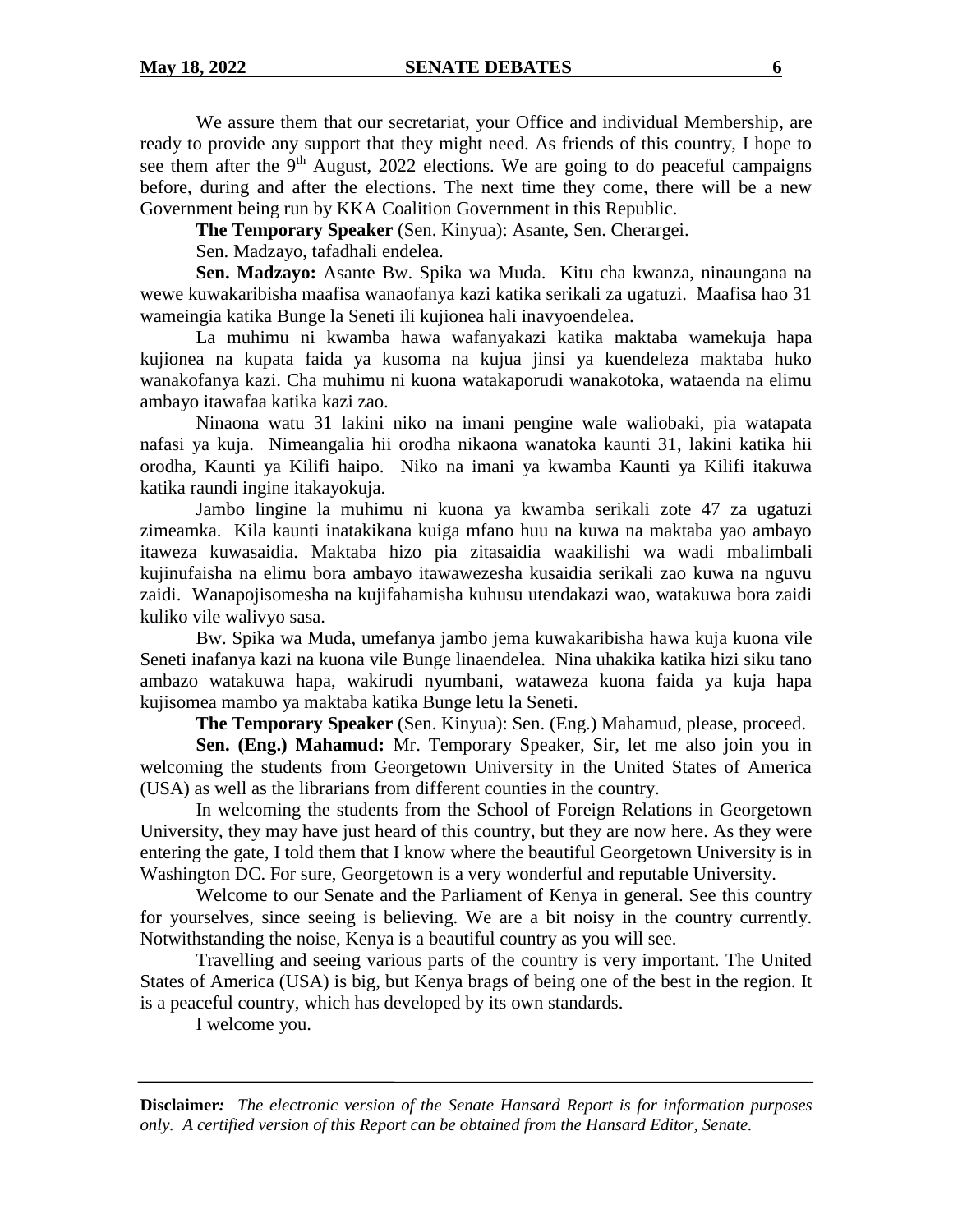I also welcome the librarians to Senate of the Republic of Kenya. You come from the county assembly, which is an important arm because it is the parliament of the counties. Capacity building for members of the assembly is very important.

When we build capacity, we need to have properly functioning libraries with various reference materials, with periodicals and law books that can enhance the knowledge and scope of the outside world.

I do not know how much your county governments facilitate libraries and the importance they are given. However, when you are here, you can influence the decision making in your counties to have proper staff with right materials, so that county assemblies are encouraged to read.

The reading culture in the country is very poor. It is only when you read and do research that you get knowledge on how to do things that can help the people.

Mr. Temporary Speaker Sir, I thank you for welcoming them. They should see how the Parliament's library functions. They can give the proposals to their county assemblies, so that their libraries are improved. This will help the Members of County Assembly (MCAs) to function properly.

With those many remarks, I wish to welcome both the teams and our students from USA to Kenya.

**The Temporary Speaker** (Sen. Kinyua): Thank you, Sen. (Eng.) Mahamud. Next Order.

### **PETITION**

# REPORT ON PETITION: CONTINUOUS EXCLUSION OF PWDS IN MIGORI COUNTY BUDGET

**The Temporary Speaker** (Sen. Kinyua): The Chairperson of the Committee on National Cohesion, Equal opportunities and Regional Integration is not here. Therefore, the Petition is deferred.

*(Petition deferred)*

**The Temporary Speaker** (Sen. Kinyua) Next Order

# **PAPER LAID**

**The Temporary Speaker** (Sen. Kinyua): The Chairperson Committee on Agriculture Livestock and Fisheries, please, proceed.

> REPORT ON CONSIDERATION OF NATIONAL ASSEMBLY AMENDMENTS TO THE COFFEE BILL (SENATE BILLS NO. 22 OF 2020)

**Sen Ndwiga**: Mr. Temporary Speaker Sir, I beg to lay the following Paper on the Table of the Senate today,  $18<sup>th</sup>$  May, 2022-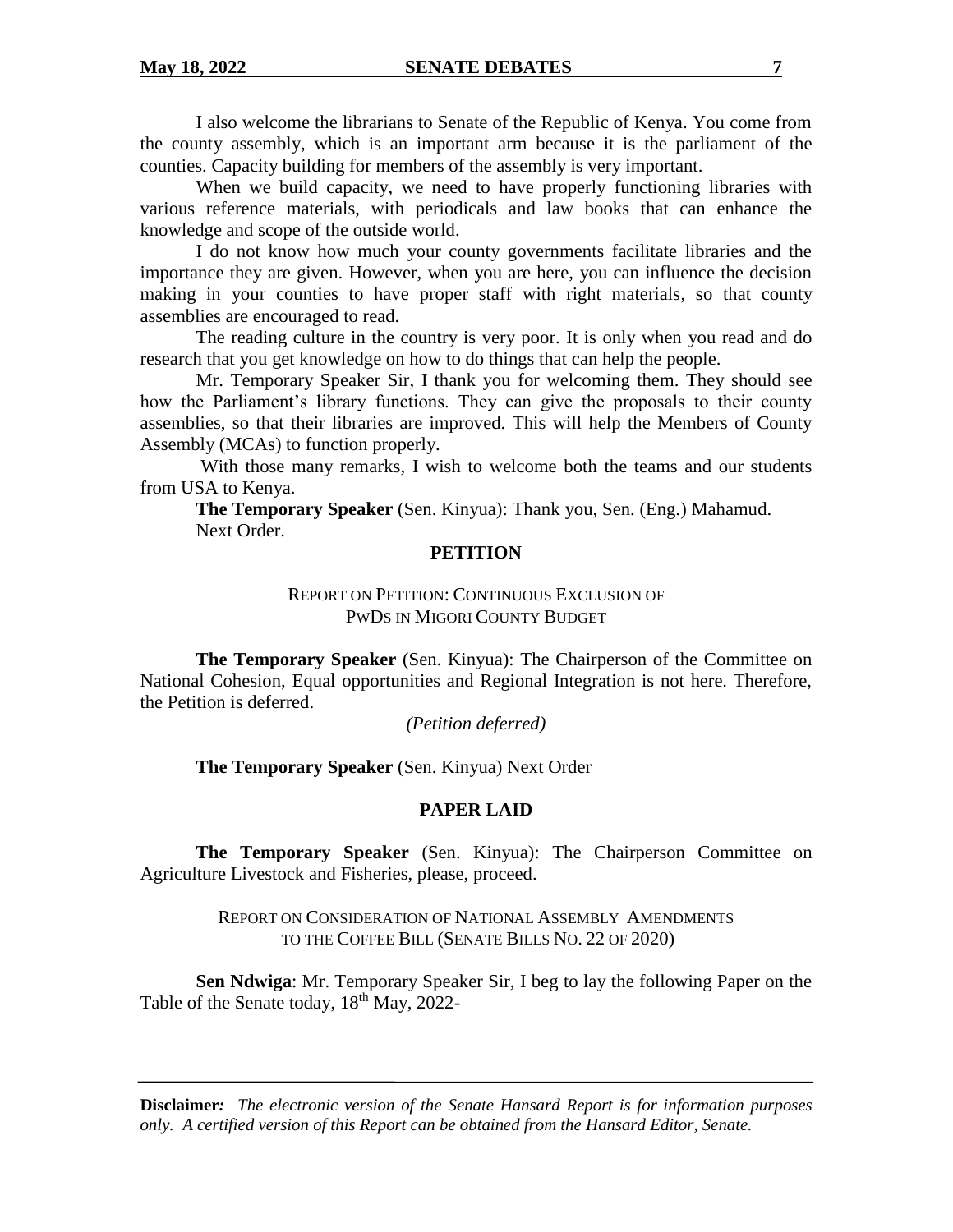Report of the Standing Committee on Agriculture Livestock and Fisheries on its consideration of the National Assembly Amendments to the Coffee Bill (Senate Bills No. 22 of 2020).

I thank you.

*(Sen. Ndwiga laid the document on the Table)*

**The Temporary Speaker** (Sen. Kinyua): Next Order.

# **STATEMENTS**

### INQUIRY INTO KSHS9 BILLION FOR REHABILITATION AND IMPROVEMENT OF THE OLD MOMBASA ROAD

**The Temporary Speaker** (Sen. Kinyua): Sen. Cherargei, please, proceed.

**Sen. Cherargei:** Mr. Temporary Speaker, Sir, I have a request for Statement on the Kshs9 billion set aside for the rehabilitation and improvement of the Old Mombasa Road after the construction of the Nairobi Expressway.

Mr. Temporary Speaker, Sir, I rise pursuant to Standing Order No. 48(1) to seek a Statement from the Standing Committee on Roads and Transportation regarding the extra Kshs9billion that has been set aside by the Ministry of transport to be used in rehabilitation and improvement of the Old Mombasa Road (Lower deck) after the construction of the now the famous Nairobi Expressway.

In the Statement, the Committee should-

(1) State why the cost of the construction of Nairobi Expressway which was initially projected to cost of Kshs65.2 billion, but later increased by Kshs7.6billion to Kshs72.8billion as stated by Kenya National Highways Authority (KENHA) did not factor in the cost of rehabilitation and improvement of old Mombasa Road.

(2) Explain the reasons for the Ministry setting aside Kshs9 billion, yet the contractor, China Roads and Bridges Construction Company is responsible for damages on the old Mombasa Road (lower deck) and should take full responsibility.

(3) Explain whether the contract that was awarded to China Roads and Bridges Construction Company had factored escalation costs, stating the amount projected for escalation and variation on the construction of the Expressway, considering this extra cost of rehabilitation of Kshs9 billion.

(4) Provide a comprehensive report on variation of costs in contracts for construction of other major roads in the country, if any, and the total amount involved in such variation in all roads that are being raised to bitumen standards across the country

(5) Finally, provide a definite timeline on completion of the renovation and rehabilitation works giving a clear guideline on the usage of Nairobi Express Way especially for emergency services such as fire engines, ambulances and use by the VIPs among other emergency services. This is because most Kenyans who live along Mombasa Road relocated because of the construction and most business were closed along that route.

**The Temporary Speaker** (Sen. Kinyua): Proceed, Sen. Madzayo.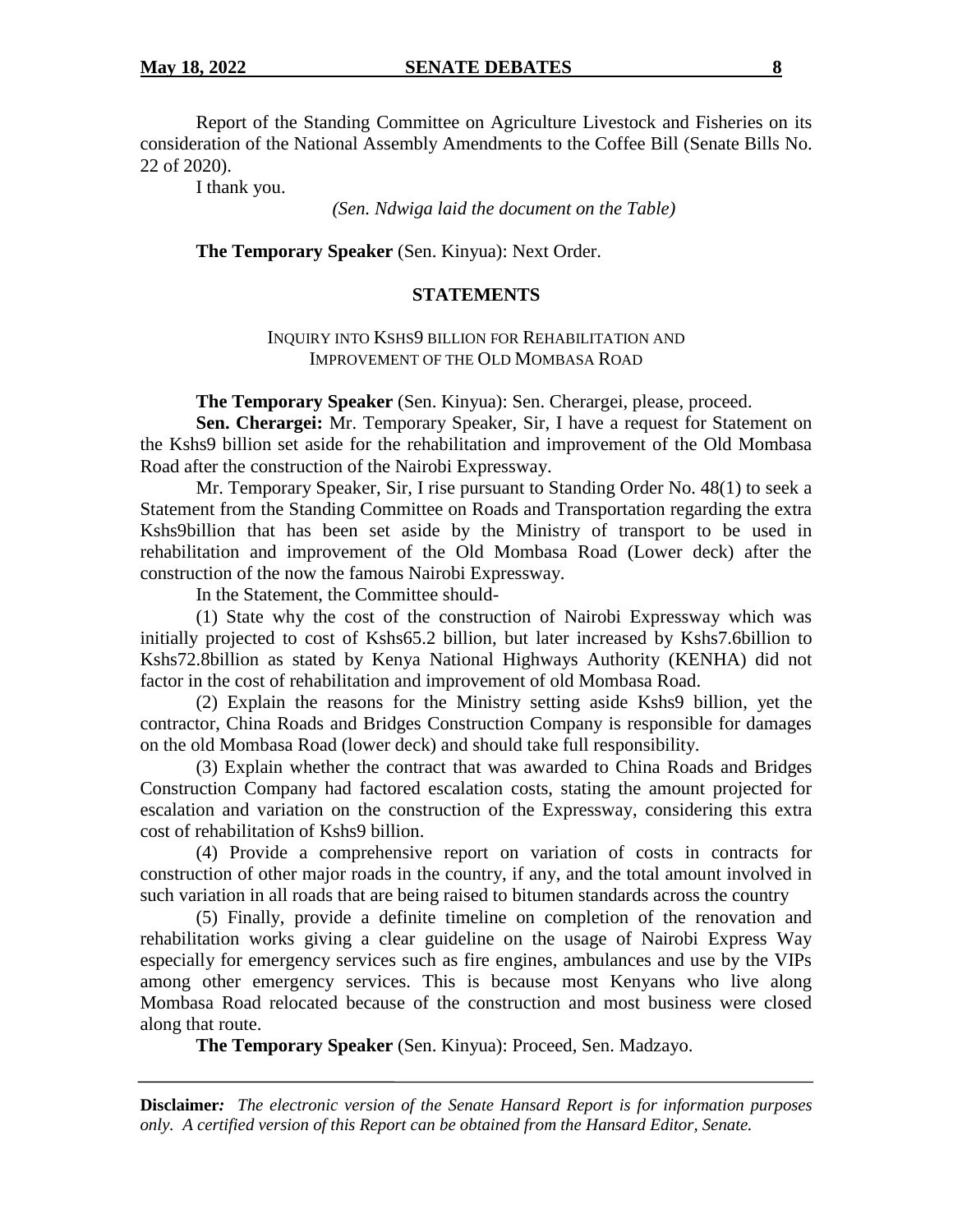**Sen. Madzayo**: Bw. Spika wa Muda, nataka kuongeza kidogo nikisema ya kwamba wale waliotengeza barabara walikuja hapa Kenya wakapata kwamba kuna barabara zake tayari.

Walitoboa mashimo, na kutengeneza barabara yao nzuri sana. Mimi nishawahi kuipitia. Lakini sasa, waliharibu barabara ya chini. Kuna umuhimu ya kwamba anayeharibu ndiye anayetengeza. Ninaona kuna mushkil hapo ya watu fulani kutaka kuingia katika mambo ya ufisadi;

Hizo Kshs9 billion ni pesa za Wakenya walalahoi ambao wanajaribu sana kuishi katika hii inchi ambayo imekuwa ghali kwa watu kuishi.

Tunataka kujua ni kwa nini wanauliza swala la kuongezwa pesa za Kshs9 billion ili kutengeza sehemu ambayo iliharibiwa na wale waliopewa hiyo *contract* waitengeneze.

Bw. Spika wa Muda, tumekuwa na ufisadi sana Kenya hususan Wizara ya Barabara. Kama mtu yeyote anataka kuwa tajiri, anaenda katika upande wa kutengeza barabara na tumeona hiyo ikitendeka. Watu wanaotengeneza barabara wamekuwa matajiri wa kupendukia, huku Mkenya wa kawaida akiendelea kukandamizwa na kuwa maskini hohehahe. Hivi sasa tuna barabara ya Nairobi Express Way ambayo tunalipa pesa nyingi kuitumia. Ukienda uwanja wa ndege wa kimataifa wa Jomo Kenyatta (JKIA), ukirudi, ukitoka na ukiingia ndani ukiwa unaenda sijui pande gani na gani, utatumia elfu kumi kwa siku mbili. Bei hii ni ghali muno.

Bw. Spika wa muda, nakuambia wazi ya kwamba ufisadi wa namna hii, sisi kama Wakenya hatuwezi kuukubali. Lazima kuwe na sababu mwafaka ambazo zitaeleza vizuri ya kwamba hizi pesa wanazohitaji Wakenya kulipa ni za kazi gani.

Nampa Sen. Cherargei heko kwa sababu ya kuangazia suala hili. Tuanataka kujua ni kwa sababu gani hii kampuni kama bado iko na sasa wananendelea kuwatoza Wakenya pesa. Je hizo pesa wanachukua kutoka kwa Wakenya watazitumia kutengeneza barabara ilioko chini ambayo wameharibu kabisa?

Asante, Bw. Spika wa Muda.

**The Temporary Speaker** (Se. Kinyua): Asante. Sen. (Dr.) Musuruve.

**Sen. (Dr.) Musuruve:** Mr. Temporary Speaker, Sir, I thank you for giving me this opportunity to give my comments. I thank Sen. Cherargei for bringing an important Statement on the Floor of this House. It is coming at a time when we are almost going for recess. This is a very serious Statement needs to be pursued up to the end of it all.

There is need for the Committee to ensure that it intervenes, interrogates and finds out the modality of payment of the money to the contractors. If the contractors were paid upfront all the amount of money, what was the logic? There is no need of the contractors being paid upfront before completing their work. Every work must have a warrant. When you go to buy a fridge, you are given a warrant of guarantee of one or two years. Similarly, we cannot construct a road this year and then next year we rehabilitate it using taxpayer's money. That is very wrong and there is need to investigate.

The Committee should also inform Kenyans within what timeframe will this road be completed because the life of the Twelfth Parliament is almost ending.

Mr. Temporary Speaker, Sir, as this Committee investigates what Sen. Cherargei has brought on the Floor of the House, it is also necessary for it to tell us about the Nairobi Express Way where Kenyans are being made to pay Kshs5000. If a person has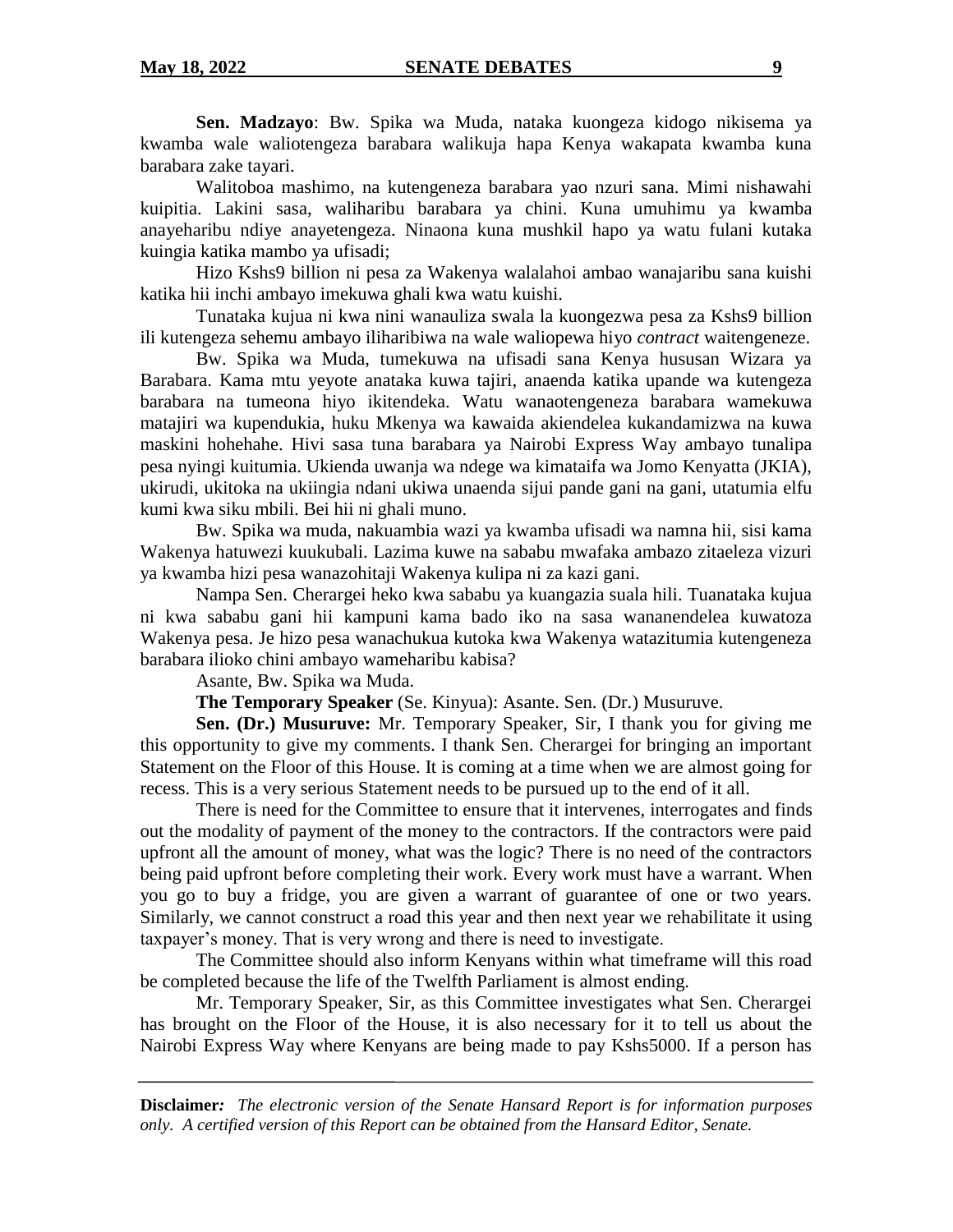three or four vehicles, does it mean that they will charged for every vehicle. That road is meant to help Kenyans, but it is now a business. It does not make sense to use taxpayers' money to do a road that Kenyans will pay while using it. This is something that we Kenyans should not keep quiet about. We demanded for answers as to why we are being charged highly to use the Nairobi Express Way.

Mr. Temporary Speaker, Sir, it is the onus of the contractors to do any repairs that are there. It is not for the Government to allocate a huge sum of taxpayers' money again to rehabilitate the road that was there before yet the contractor was paid a full amount of money. There is need to investigate this matter.

I thank Sen. Cherargei for bringing this matter on the Floor of this House. This is a Statement that should not be taken for granted. It should be treated with the seriousness and the gravity in which it has come on the Floor to this House.

Mr. Temporary Speaker, Sir, I support it.

**The Temporary Speaker** (Se. Kinyua): Sen. Faki

**Sen. Faki:** Asante, Bw. Spika wa Muda, kwa kunipa nafasi hii., Najiunga na Sen. Cherargei katika maombi yake ya taarifa kuhusiana na barabara ya Mombasa Road.

Zabuni ya ile barabara ya moja kwa moja yaani Nairobi Express Way, ni tofauti na zabuni ya kurekebisha barabara ambayo ilikuwako hapo awali; Mombasa Road. Haiwezekani kwamba zabuni hiyo itolewe bila ya kufuata sheria. Sheria inasema kwamba zabuni zozote za barabara zinazohusu fedha nyingi ni lazima ziende kwa mipango yote ya zabuni. Kwa mfano, kutangazwa kwa kandarasi ili yeyote ambaye ana uwezo wa kufanya kazi ile aweze kupewa nafasi ya kuifanya.

Bw. Spika wa Muda, hii barabara ya moja kwa moja imejengwa kwa mfumo wa jenga, endesha na baadaye itaachwa mikononi mwa Serikali. Kwa hivyo itakuwa ni makosa na ubadilifu wa fedha kuwacha zabuni kama hii kufanywa bila ya kufuata sheria. Hii taarifa ni muhimu sana.

Ningeomba Kamati ya Barabara na Usafiri iangalie kwa makini na haraka kwa sababu muhula wa Bunge hili unaenda kuisha. Hii ndiyo fursa ambayo watu wanao fanya kazi katika Serikali kuweza kupata nafasi ya kupitisha zabuni ambazo hazina kichwa wala mguu ili kufanya ubadilifu wa pesa.

Asante, Bw. Spika wa Muda.

**The Temporary Speaker** (Se. Kinyua): Sen. (Dr.) Musuruve, you can read your statement.

### WORLD HYPERTENSION DAY

**Sen. (Dr.) Musuruve:** Mr. Temporary Speaker, Sir, I rise pursuant to Standing Order 47(1) to make a Statement on matter of general topical concern; namely, World Hypertension Day.

The objective of the World Health Organization (WHO) on this day is to communicate to the public the significance of hypertension and its serious medical complications and to provide information on prevention, detection and treatment.

This day is celebrated annually on  $17<sup>th</sup>$  of May. It was initiated by the World Hypertension League, an umbrella organisation that unites national hypertension leagues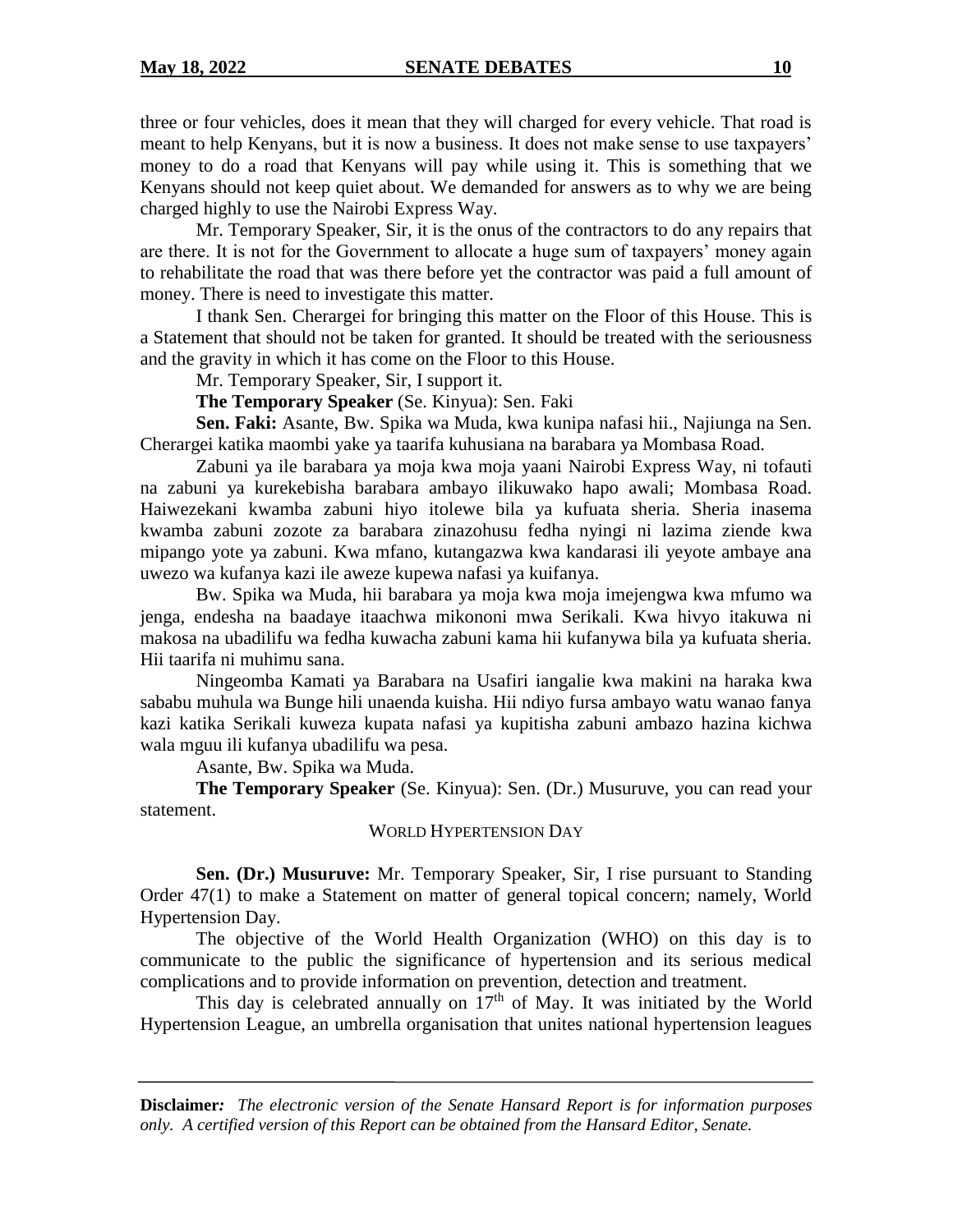and societies around the world. The theme for this year's World Hypertension Day is "Measure your blood pressure accurately, control it, live longer".

In many parts of the world, millions and millions of people around the globe have died as a result of blood pressure and its related consequences. High blood pressure is often called the silent killer. This is because most of the time, it has no obvious symptoms to indicate something is wrong.

Mr. Temporary Speaker, high blood pressure is classified into four categories; the normal, pre-hypertension that is mild, stage one, moderate and stage two severe.

Hisatomi Arima et al. in his 2011 research on Mortality Patterns in Hypertension, stated that raised blood pressure is responsible for 7.6 million deaths per annum worldwide, more than any other risk factors. Around 54 per cent of stroke and 47 per cent of coronary heart diseases are attributed to high blood pressure.

Further, adding that, over 80 per cent of this burden occurs in low and middle income countries. Blood pressure related diseases also contribute to cardio vascular death among people below the hypertensive threshold of 140/90 mmhg.

As we commemorate this day, awareness on blood pressure is important because it is one of the vital signs used to check how well your body is.

Blood pressure is measured in millimetres of mercury, that is the mmhg. The reading has two numbers; the first number is the systolic blood pressure which is the pressure in your arteries when you heart beats. The second one is the diastolic pressure which is the pressure when you heart rests between beats. Normal pressure should be 120/80 mmhg. Although there may be spikes throughout the day based on your activities.

High blood pressure is usually managed by lifestyle changes, and if necessary, medications. High blood pressure can quietly damage the body for years before symptoms develop. Uncontrolled high blood pressure can lead to disability or poor quality of life or even a deadly heart attack or stroke. Many Kenyans high and mighty, low and humble have died as a result of high blood pressure and related causes.

As we mark this day, I would like to call upon the national Government, in conjunction with the county governments, to take up the responsibility of-

(i) Creating awareness on the causes of high blood pressure;

(ii) Availing free blood pressure checkups in all county hospitals;

Availing free medical awareness on how to prevent high blood pressure; and,

(iii)Ensuring that every Kenyan has the highest attainable standards of health.

Mr. Temporary Speaker, Sir, I thank you for this opportunity and wish you all a happy belated World Hypertension Day.

**The Temporary Speaker** (Sen. Kinyua): Proceed, Sen. Cherargei.

**Sen. Cherargei**: Thank you, Mr. Temporary Speaker, Sir, for this opportunity. I would like to thank Sen. (Dr.) Musuruve because she has done exceptionally well. I wish to see her in the next Parliament because of the grasp of issues and the kind of legislation she has brought in this House.

I wish to see her in the next Parliament either in the National Assembly or Senate. I hope the party, through Sen. Madzayo who is the Senate Deputy Minority Leader, is taking note. I also hope the people of Kakamega are taking note.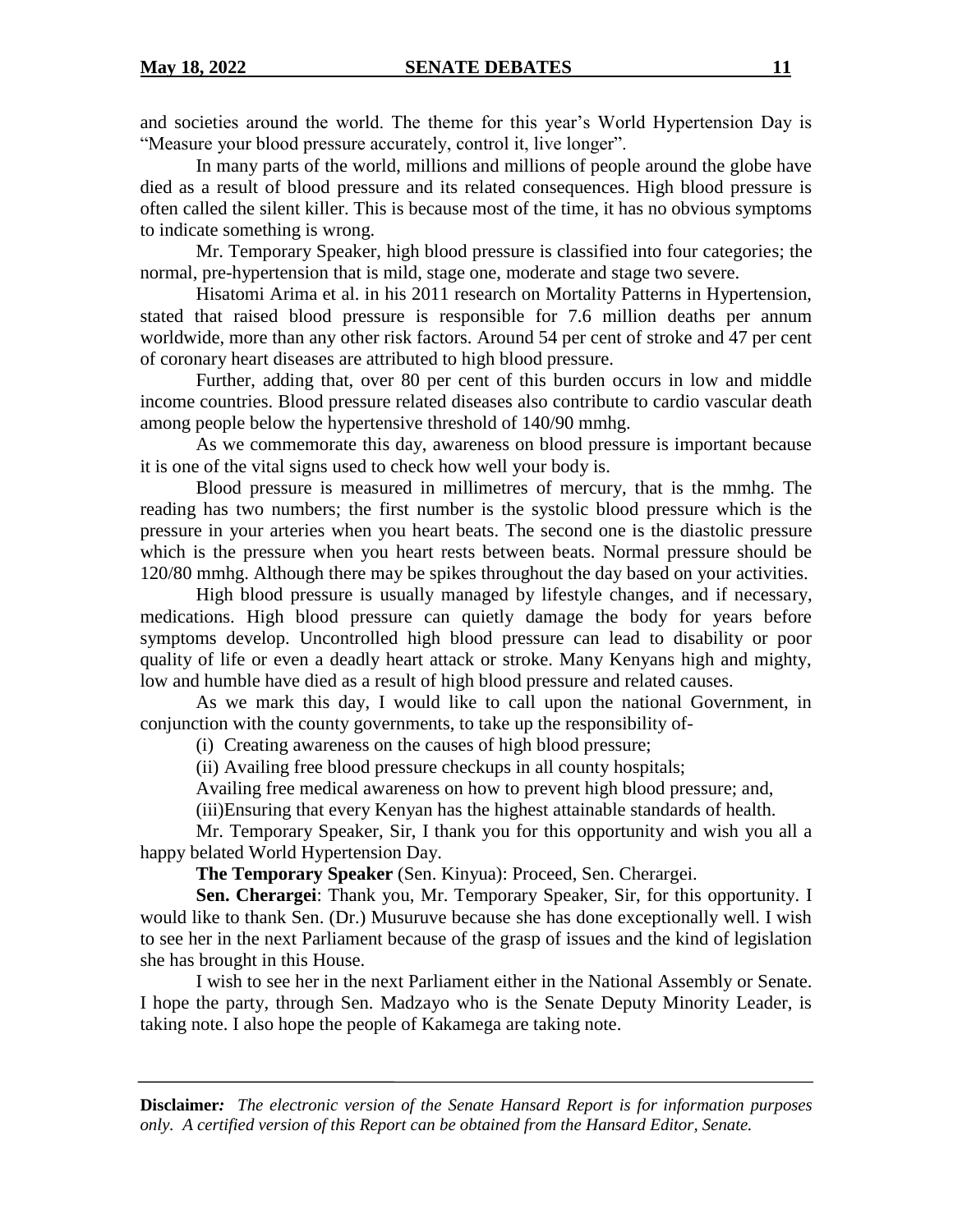Mr. Temporary Speaker, Sir, I thank her for bringing up this issue because World Hypertension Day is important. Article 43 of the Constitution of Kenya, 2010, states clearly that access to the highest quality health services in this country is a basic human right. The Bill of Rights is important in our Constitution, 2010.

High blood pressure is a silent killer. As she has put it, it is not only killing the mighty, but also ravaging our villages. The worst part is that most people do not know that they are suffering from it because it has no symptoms.

It is one of the diseases that result from our lifestyles and the choices we make. However, these are diseases that can be managed by ensuring we change choices in our lives.

This is a reality both at the highest level like the Senate to the lowest level in our villages. This is the biggest challenge we have as a country. As we mark this day, as Parliament, especially the Senate and other people employed by the Government, or working in the private sector who earn salaries, majority of them do not do regularly medical checkups. Some of them go for medical checkups, once in a while.

If detected early, high blood pressure can be managed and you live a normal life. After some time, it destroys body organs, yet symptoms are not seen. That is why some people call it a "silent killer."

It is worth noting that health is a devolved function. One of our colleague's requests is to create centres in our county and sub-county hospitals and local dispensaries. Such include places like Mosoriot Sub County Hospital or Kapsabet County Referral Hospital where ordinary people can walk to and check their blood pressure. We also have other hospitals in Nandi, Laikipia, Embu, Kilifi, Mombasa *et cetera*. People need to have access to them for regular medical checkups.

The reason we devolved health functions was to ensure we bring services closer to the people. However, up to now, the health sector is struggling. It is in the Intensive Care Unit (ICU).

One of the challenges facing the health sector in our country is lack of human resources. There are always unsettled fights with governors when it comes to hiring staff and paying salaries and emoluments. That has bedeviled the health sector in our counties.

There was some wisdom by the drafters of the Constitution to devolve the health sector. They realized that each Kenyan should access a health centre, or a dispensary, or a Level 4 hospital, or a county referral hospital, or a national referral hospital such as Moi Teaching and Referral Hospital (MTRH), Mbagathi Hospital, or Kenyatta National Hospital (KNH) and others like the one that was built in Nyeri. Governors can do that so as to ensure our people can go for checkups.

There are many Kenyans suffering from high blood pressure while others are diabetic even in our own families. I was told that as a man, when you have high blood pressure and diabetes, performing other duties and rising to occasion becomes a problem. Those are some of the challenges we are talking about because of these diseases. In fact, medical awareness is important.

Sometimes hospitals carry out awareness on issues to do with children, breastfeeding and many others. Things like free medical camps and awareness programmes should be included.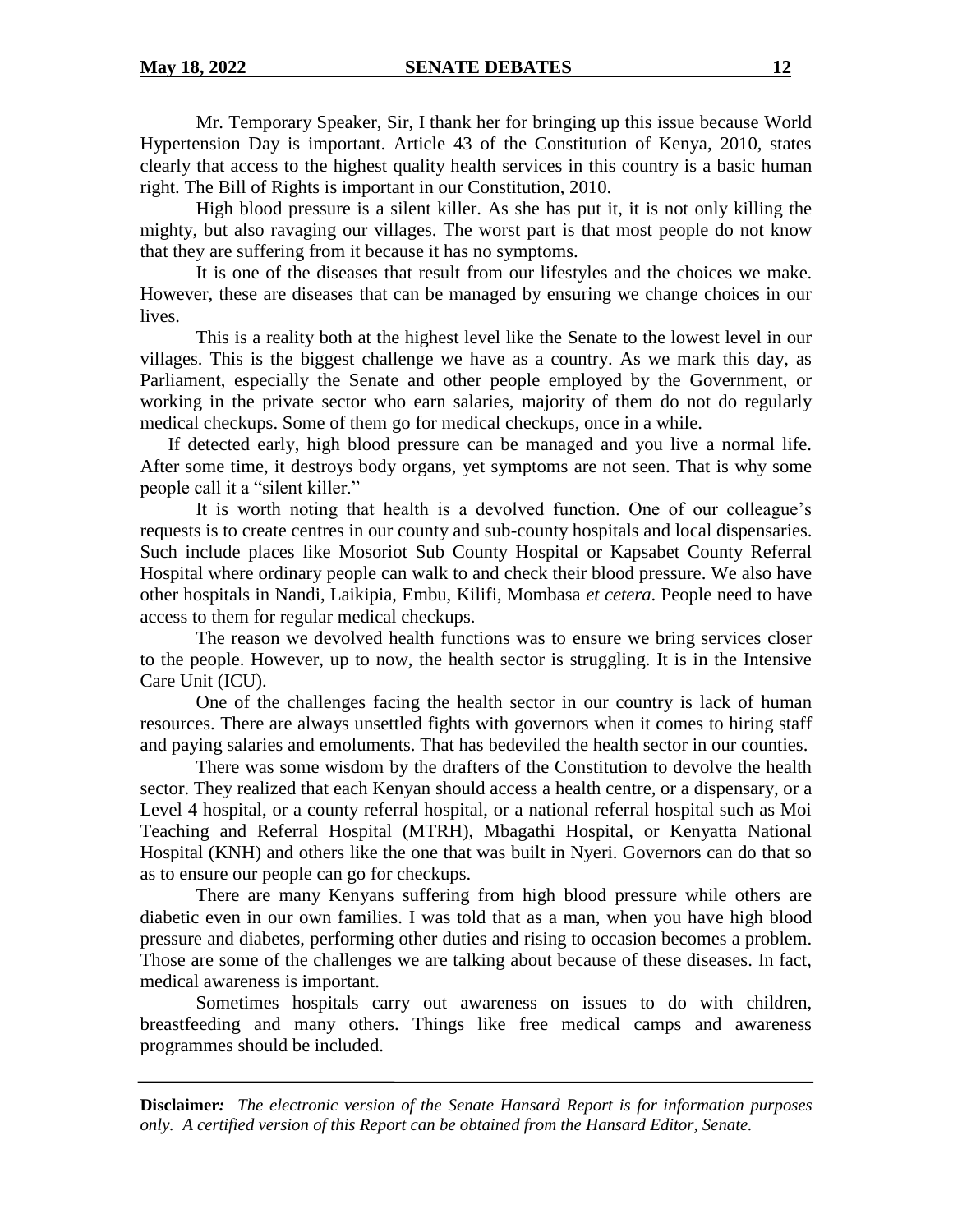Kenyans should also know the causes of high blood pressure. Among people with high blood pressure in the country are us politicians. Before nominations, most of us had high blood pressure.

The high prevalence of high blood pressure in the country is also because of the nature of our work. I urge my colleagues that even as we do politics, we should be careful, so that it does not come with the cost of ill health. The competition and fighting politically should not make us victims.

This issue should be addressed. Counties should create awareness among *wananchi* suffering from diabetes and high blood pressure. Since these are lifestyle diseases, there is a way that even hospitals at the lowest level, be it in Laikipia or Nandi counties, for example, need to teach our people. It is not a death sentence because you can still manage and enjoy life.

I do not know whether there are Members of the Committee on Health here. I hope they will refer to the HANSARD and take note that this is a serious issue. As Parliament, we should also have medical awareness and free medical checkups especially after  $9<sup>th</sup>$  August.

Mr. Temporary Speaker, Sir, once again, I thank Sen. (Dr.) Musuruve for bringing this to the attention of the nation and to all of us. This is a silent killer with no vital signs. As I said, it is about the choices we make in life. Both county and national governments must be at the forefront to ensure our people do not continue to suffer from some of these diseases that can be prevented.

Mr. Temporary Speaker, Sir, with those many remarks, I wish all of us, mostly our brothers and sisters suffering from high blood pressure, well. I call upon the sector players in the Ministry of Health to take note of this.

**The Temporary Speaker** (Sen. Kinyua): Thank you, Sen. Cherargei.

Since the Chairperson of the Standing Committee on Roads and Transportation is not there, the Statement is deferred.

> ACTIVITIES OF THE COMMITTEE ON ROADS AND TRANSPORTATION

> > *(Statement deferred)*

**The Temporary Speaker** (Sen. Kinyua): Let us move on to the next Order and allow the Chairperson of the Standing Committee on Agriculture, Livestock and Fisheries move his Motion.

# **MOTION**

CONSIDERATION OF THE NATIONAL ASSEMBLY AMENDMENTS TO THE COFFEE BILL (SENATE BILLS NO. 22 OF 2020)

**Sen. Ndwiga:** Thank you, Mr. Temporary Speaker, Sir. I beg to move-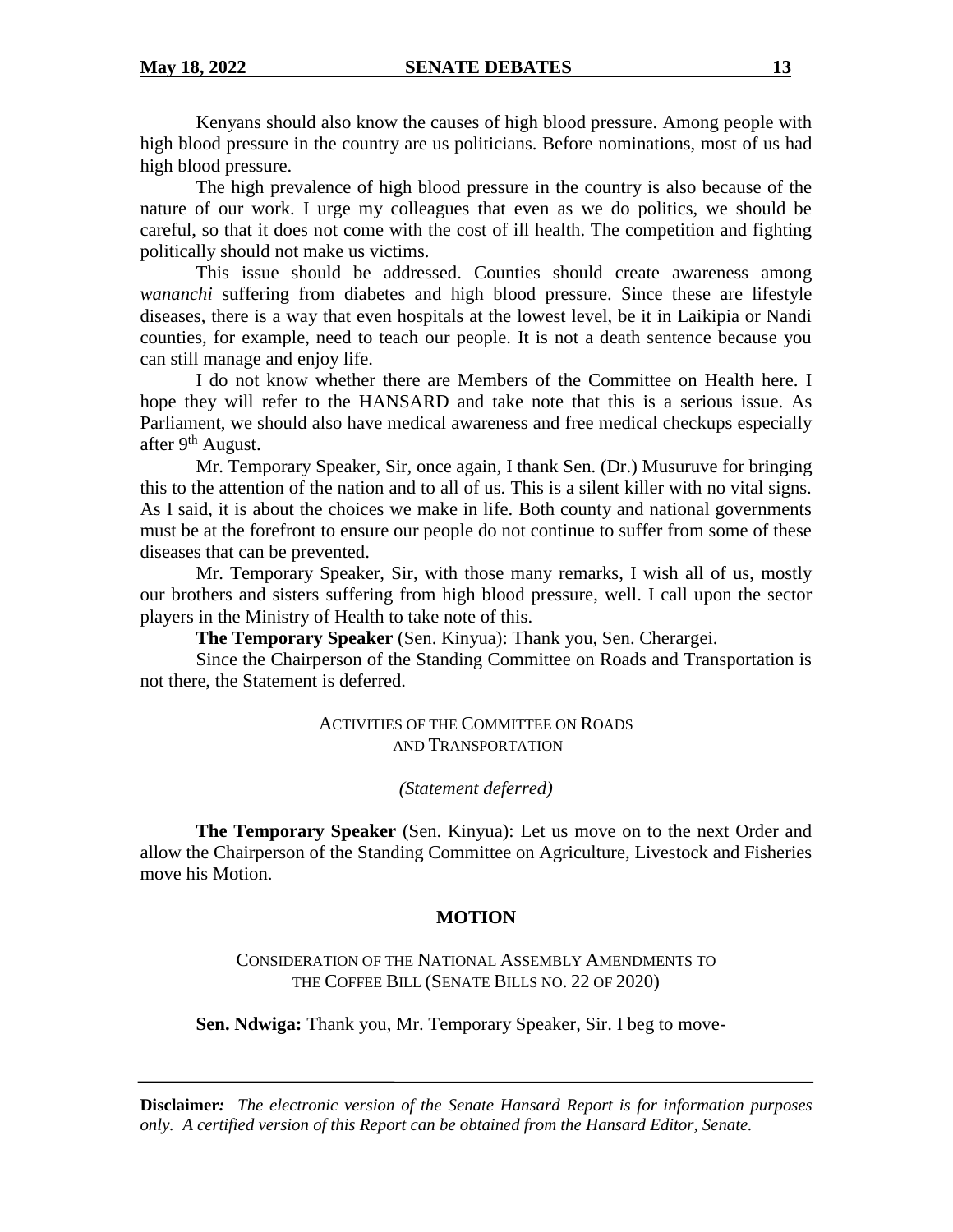THAT pursuant to Standing Order 159, the amendments of the National Assembly to the Coffee Bill (Senate Bills No. 22 of 2020) be now considered.

First, I thank the Committee on Agriculture, Livestock and Fisheries for the diligent work they have done in considering these amendments. Secondly, I thank the stakeholders both farmers and others who gave us important input while considering the amendments to the Bill.

When I moved this Bill I enumerated the problems of coffee farmers, the history of coffee farming and why the Senate found it necessary to introduce a Bill in this House. The main reason was to alleviate the problems that coffee farmers in this country go through, particularly the peasant coffee farmers.

We do not agree with the amendments from the National Assembly. The problem is that we cannot agree with some and disagree with others. It is either we agree or disagree with all of the amendments. This is the unfortunate bit. We may agree with quite a number of amendments they have brought. However, the Committee found that we cannot agree with them the key amendments they have brought, because they kill the spirit of this Bill.

We brought this Bill to this House which was considered and passed unanimously. This was because in the wisdom of the Members, the Bill address the core problem of coffee farming in this country.

You will remember that this House featured and indicated that since Independence, we have never got ourselves out of the yoke of colonialism in some sectors, especially the coffee sector. We have done well in many areas, including in the coffee sector. However, the farmer has been held captive by marketers; by people who control their coffee beyond where they can intervene.

In the coffee sector, once the coffee leaves the farmer's farm, it goes to their cooperative society. From their cooperative society, the coffee, which at that point is called parchment goes to a miller who is licensed currently by the Agriculture and Food Authority (AFA) and it is milled. After the coffee is milled, it is taken to the auction.

Coffee grades which are taken to the auction are realized at the milling. The farmer has no way of knowing what kind of grades his coffee has realized until they are told by the millers. The mischief in the coffee industry in this country has been that the same miller has also been the marketer. The same miller holds two licenses - marketing and milling.

The mischief has been that it is only the miller who knows the grades of the coffee that they are taking to the auction. The farmer does not know. The only information farmers have is what they have been given by the millers.

When the coffee goes to the auction, the same miller who has another license called the marketing license is the one who goes to market this coffee. To cure this mischief, we introduced a Direct Payment System (DSS) in the Bill we passed in this House.

Once the cooperative or the farmer takes their coffee to the miller, it still belongs to them. They can pick their coffee and take it to the auction themselves or through an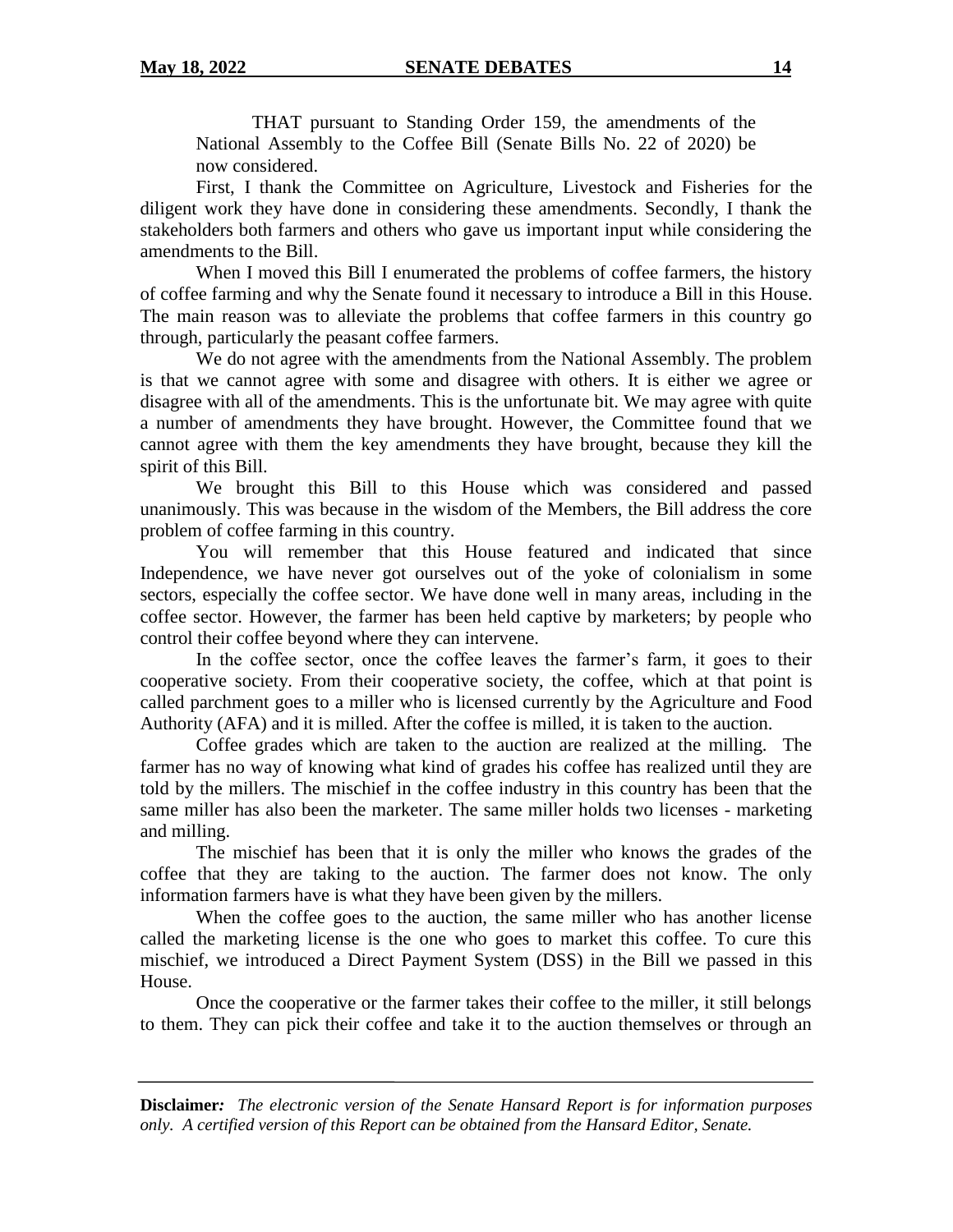agency which is appointed by the farmer. This way, the farmer will be guaranteed that the proceeds they will get from their coffee is the actual they are entitled to.

Currently, that is not the case. Today, a farmer will take their coffee to a miller who will instruct the farmer that they have many bags of AA or AB or PB and the miller will auction the coffee. The same marketing agent is the agent of the buyer. That is what has killed coffee farming in this country and driven the farmers out of their coffee farming.

You will be shocked by the difference in amount of revenue between the coffee marketing when the coffee is taken to the auction and what they realise when they sell the coffee. The amount is three times what the farmer gets because the farmer is not involved in the eventual sale of their coffee. This is the mischief this Bill seeks to cure.

I am shocked that when we started doing this Bill, we were moving extremely well even with the Ministry of Agriculture. Somewhere along the way, we parted ways. Where we agree is that we want to establish a coffee board which is being established by this Bill.

This Bill is establishing a Coffee Research Institute, the way it used to be. If you remember, when I moved the Bill, I indicated that I did not want to go back to what happened when the board was revoked and all the functions taken to AFA. All issues related to crops were taken to AFA. That is where the management of coffee and most of other crops started to dwindle.

This Bill seeks to establish a coffee board and a coffee research institute. Some of the amendments from the National Assembly which we do not agree with, is that we do not want to wish away the county governments. Agriculture is a wholly devolved function. It is inconceivable that you would have amendments that wish away our county governments.

County governments are the ones that are in charge of cooperatives and crop development on the ground.

I seek the House and the country to note, that whereas the National Assembly passes the National Budget and the Senate passes the County Allocation of Revenue Bill, the amount of money that remains with the Ministry of Agriculture, Livestock, Fisheries and Cooperatives is what is causing mischief in our counties. There is so much money that remains with the Ministry and yet agriculture is a devolved function. That is why we are not developing at all.

I do not want to go to other crops; I want to concentrate on coffee today because the amendments we have received from the National Assembly do not cure what we were expecting. I am surprised that through these amendments that the National Assembly has introduced into this Bill, they want to remove the benefits which we have gotten from coffee regulations.

The President appointed the Coffee Commission which developed the regulations. Those regulations were brought to this House. Before they were brought to this House, my Committee engaged that Commission and went through them and we were satisfied they were good regulations. We invited all Senators and Members of Parliament from coffee growing areas. We sat for breakfast, went through those regulations and agreed on them.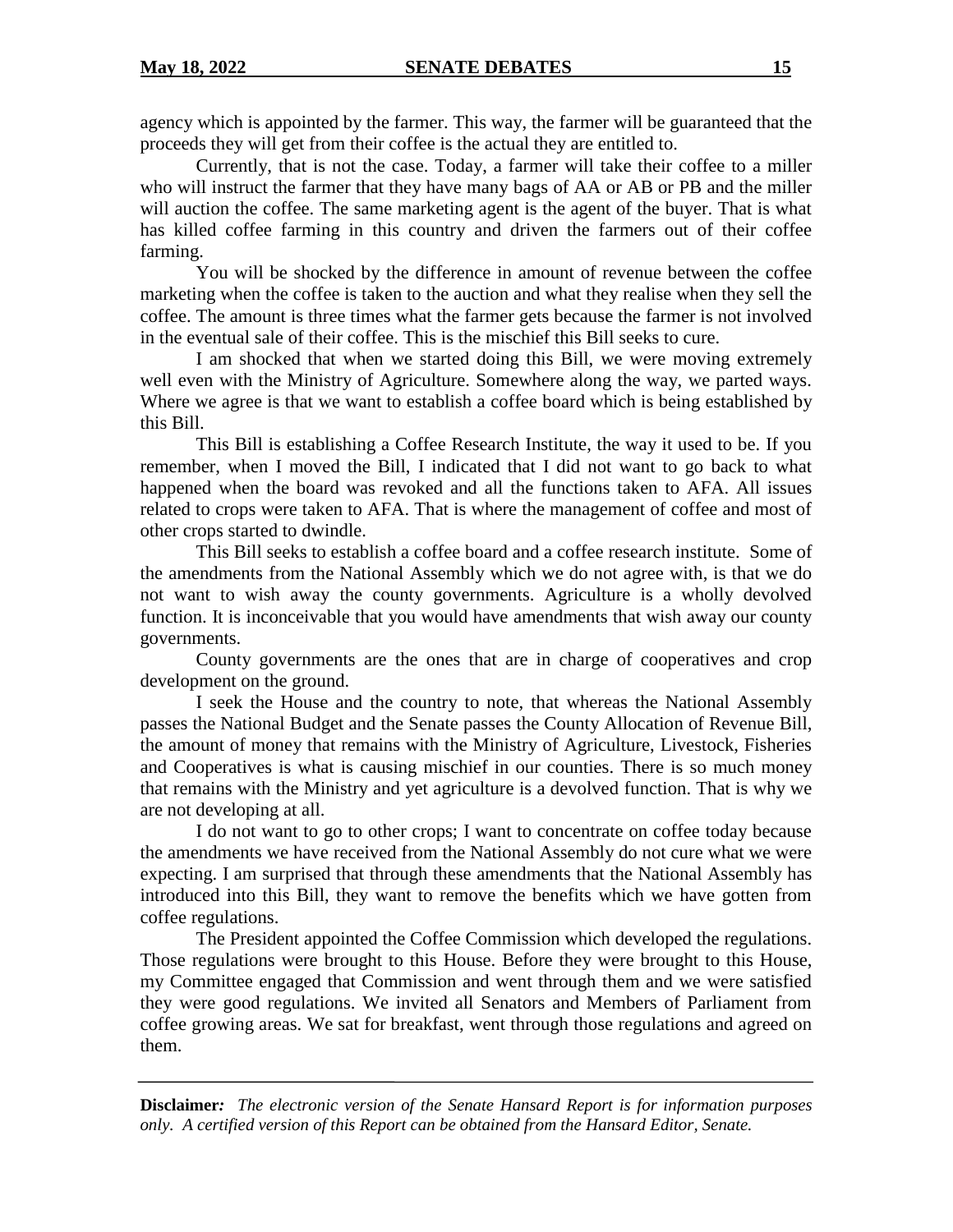Both the Senate and the National Assembly passed those regulations and they are in force. You get surprised when the Cabinet Secretary (CS) in the same Government now wants to go through the backdoor to remove those regulations. It is inconceivable.

That is why we have so many problems in this Government. When you have a government whose left hand does not know what the right hand is doing, please do not call that a government that knows where it is going.

Mr. Temporary Speaker, Sir, although I am as the Chairperson of the Committee on Agriculture, Livestock and Fisheries, I also happen to be a coffee farmer. We, as coffee farmers of this country, want the Bill that the Senate passed here to be the Bill that will see the light of day. The regulations which we are seeing here and the amendments brought by the National Assembly will not give us that hope.

Our main objection to the amendments rests on coffee marketing. That is our main objection. I know that most Senators who are here and who supported the Bill will remember that the coffee farmer has been made a slave of coffee marketers. The people who make money are not the farmers but the marketers.

We have had an opportunity as a Committee to visit one marketer in the USA, a roaster called Geoffrey's in Florida. That roaster told us categorically that they love Kenyan coffee, it is very good, but that it not available. They cannot access it. When they do access it, it is very expensive. He showed us his invoices and receipts.

The last time he had bought coffee from Kenya he had paid US\$1200 a bag. How much is the farmer getting here? A farmer would be lucky to get US\$300 of that same bag. That tells you where the mischief is. I am shocked that a CS in charge of Agriculture and who understands these things would want to introduce amendments to go and kill the same farmer the Government is supposed to protect. It is very inconceivable. This should be condemned by all right-thinking Kenyans.

The other thing we have noticed of late is that these marketers have actually put the Government in their pockets. As the CS traverses the country doing his campaigns in coffee growing areas, he tells farmers how the Chairperson of the Senate Committee on Agriculture, Livestock and Fisheries does not understand coffee and how the chairperson, Sen. Ndwiga, is the one stopping coffee reforms. Can you believe this?

After the CS in the Government addresses those farmers, he tells them to line up and gives them Kshs1,000 each. Would you believe that? Where else have you ever heard of a CS going out to do his work and afterwards, he gives bribes to the people he was talking to? This is money from the marketers. It is marketers who are using the CS to kill this Bill. These are the same marketers we are asking, we may be at the tail-end of the life of this Senate, but I can assure you, we will be back here again, purposely to pursue some of these things.

One of the reasons why the CS should not be allowed to get away with this is because this is going to kill the coffee industry. It is the same reason that has caused the production of coffee to dwindle from 125,000 metric tonnes to less than 30,000 metric tonnes, which we are exporting today. Why? It is because of this kind of behaviour.

I hope that whoever advises the President will get this message clearly that the coffee marketers have taken hold of his Government and they have put his Government in their pockets. They want to frustrate coffee reforms through his CS.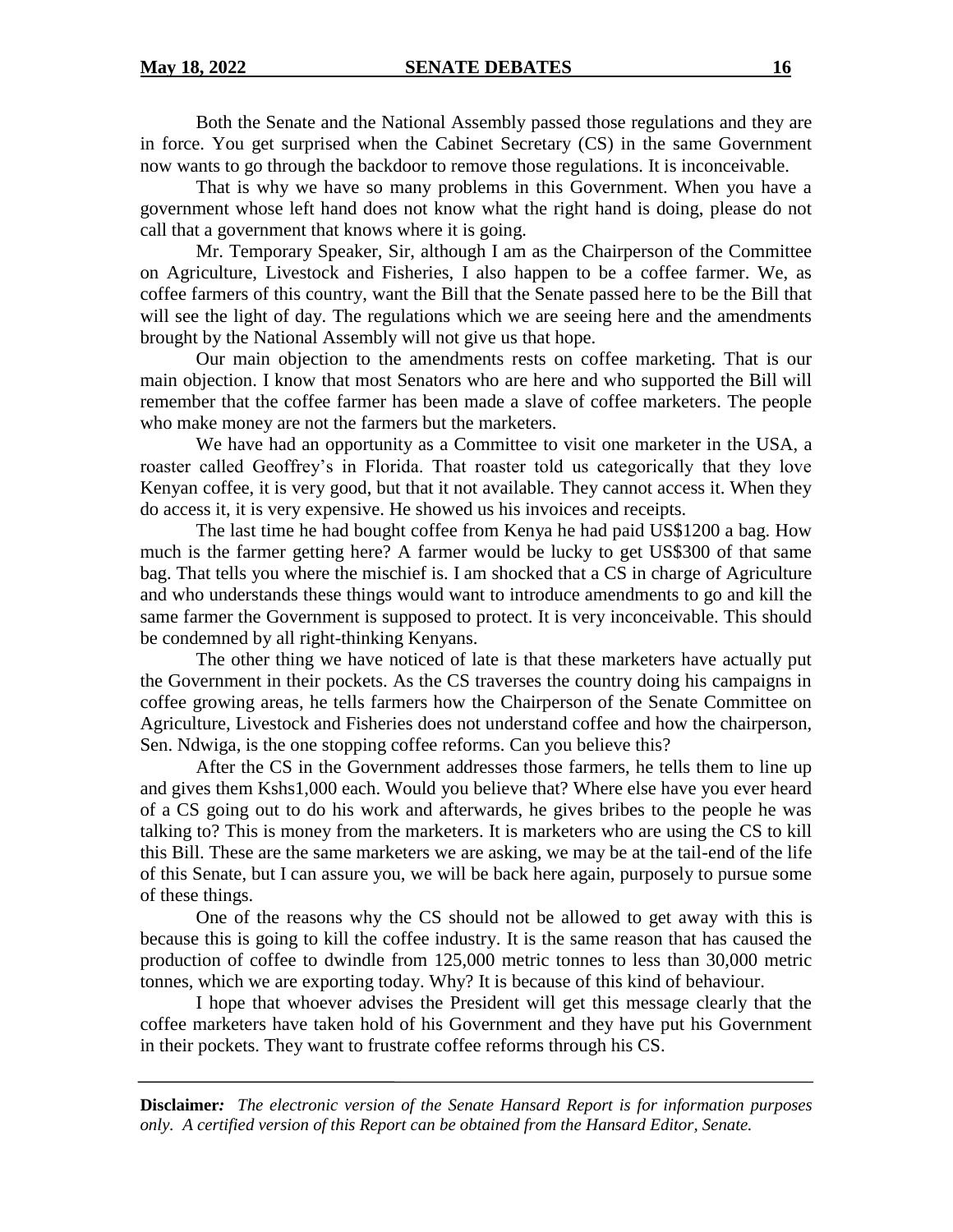I do not want to bore the House with the number of amendments we are rejecting, because we either accept all of them or reject all of them. I do hope that in the next one week, both this House and the National Assembly will find wisdom to establish a Mediation Committee to look at the amendments which are acceptable and the amendments which are not acceptable. I sincerely do hope that this Bill will see the light of day.

Mr. Temporary Speaker, Sir, for those of us who pray, I hope we pray for the Government to begin to realise that the citizens of this country  $-$  the peasant coffee farmers out there – look up to the Government for protection. If it is the same Government that is denying them protection, it is clearly unthinkable.

Right now, you will hear that coffee prices are good and we are being paid well. I want to caution coffee farmers that the price has not changed. The regulations we made here are the ones which will make a difference. We are seeing high coffee prices is not because the market has changed. It is because the dollar rate has shifted, whilst coffee is paid in dollars. The dollar rate is what is making the prices of coffee to look very good right now.

Mr. Temporary Speaker, Sir, the only cure and protection we have for the Kenyan coffee farmer is this Bill; that is if you remove the mischievous amendments which have been introduced by the Government through the National Assembly.

With those few remarks, I beg to move.

**The Temporary Speaker** (Sen. Kinyua): Your seconder?

**Sen. Ndwiga**: Mr. Temporary Speaker, Sir, I have two Members from my Committee who are here. One has just walked in. The other one was here and was listening. Sen. Madzayo, could you kindly second?

**The Temporary Speaker** (Sen. Kinyua): Sen. Madzayo, proceed. **Sen. Madzayo**: Thank you, Mr. Temporary Speaker, Sir. I second.

# *(Question proposed)*

**Sen. Cherargei**: Mr. Temporary Speaker, Sir, I thank the Committee on Agriculture, Livestock and Fisheries led by Sen. Ndwiga for that wonderful work that they are doing.

The issue of coffee continues to be a serious problem. In Nandi County where I come from, almost all sub-counties grow coffee, led by Tinderet Sub-County. Most farmers have been facing challenges of growing, marketing and getting value for their coffee.

It is important to note that coffee, just like any other crop in the Republic, continues to make our farmers poorer. They invest a lot. The Chairperson has explained that the problem is not with farmers or the people of Kenya; but the Ministry of Agriculture, Livestock, Fisheries and Cooperatives; the Government and coffee marketers.

Sen. Ndwiga understands coffee matters very well, having worked as a Cabinet Minister in past governments. Since, the current CS, hon. Peter Munya, came in as the CS in that Ministry, our farmers continue to suffer. He has turned most of his engagement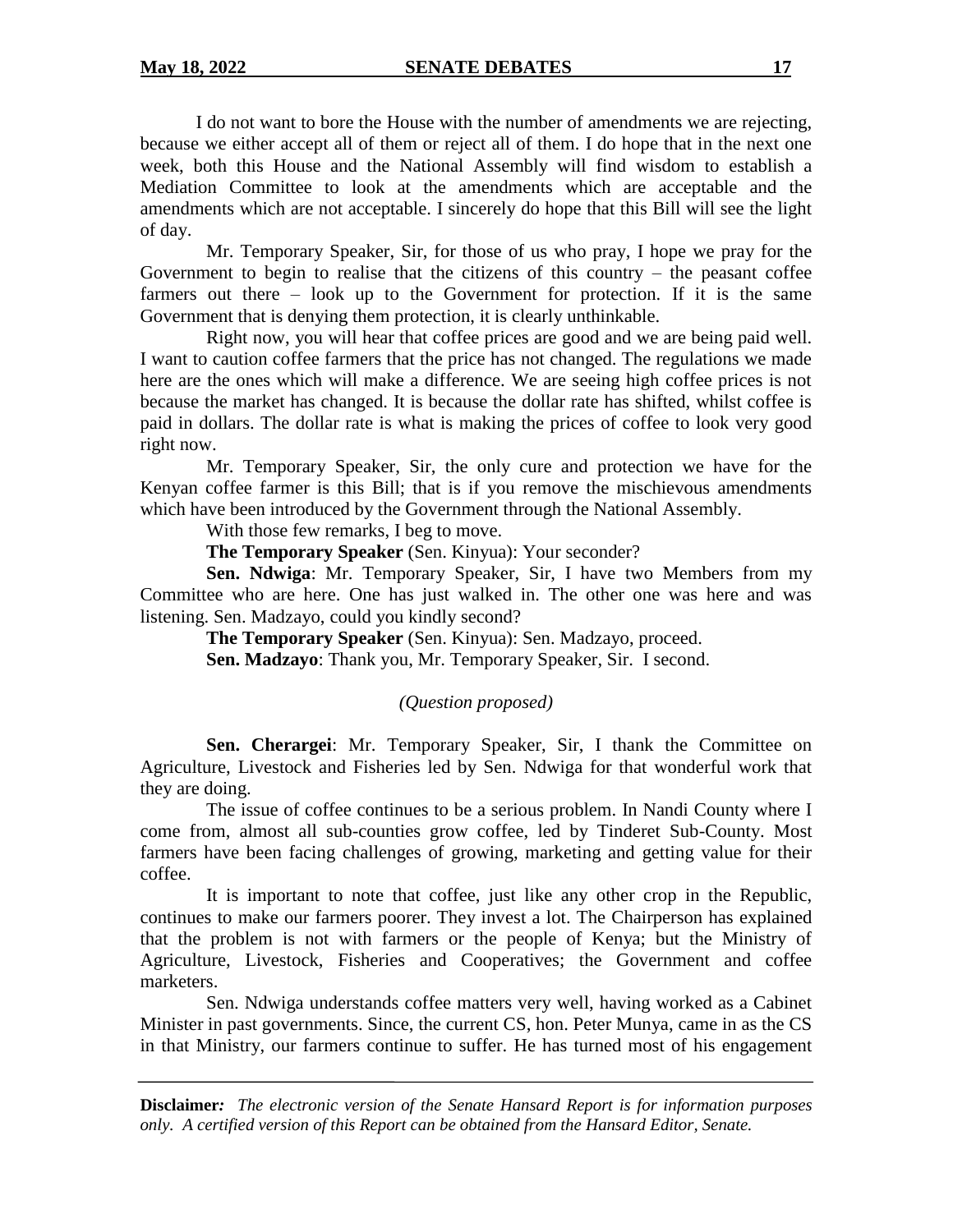with farmers to political rallies. You see him most of the time insulting, demeaning and even giving handouts to farmers.

Mr. Temporary Speaker, Sir, you remember the fight we heard about in the tea and coffee sector? These cartels must be called out---

**The Temporary Speaker** (Sen. Kinyua): What is it, Sen. Madzayo?

**Sen. Cherargei**: Mr. Temporary Speaker, Sir, these cartels in the Ministry of Agriculture, Livestock, Fisheries and Cooperatives continue to destroy our farmers. We must name and shame them.

**The Temporary Speaker** (Sen. Kinyua): What is it, Sen. Madzayo?

**Sen. Madzayo**: Asante, Bw. Spika wa Muda. Ninasimama kwa hoja ya nidhamu. Ikiwa yule ambaye anazungumziwa hayuko ndani ya Bunge wala hajaitwa Bungeni na kuulizwa kisha akashindwa kujibu, mtu anaweza kusema alimwuliza na hakuweko? Je, ni haki?

Waziri wa Kilimo, Ufugaji, Uvuvi na Vyama vya Ushirika, hayuko hapa. Katika mjadala unaoendelea hivi sasa, ndugu yangu anamtaja. Singependa kabisa kumuingilia kati rafiki yangu, mdogo wangu ambaye ninampenda sana na tunasikizana zaidi. Ni haki kuongea juu ya mtu ambaye hayuko ndani ya Bunge kwa njia ambayo haifai, ama kumwonyesha katika Taifa ya kwamba pengine si mtenda kazi maalum? Watu wengine kama sisi tunajua yeye ni mtendakazi. Je, ni sawa kuongea kama hayuko hapa ama si sawa?

**The Temporary Speaker** (Sen. Kinyua): Sen. Cherargei, pengine wacha sana kuzungumza kana kwamba unamkemea Waziri.

Hata hivyo, kulingana na vile ambavyo nilikuwa nikifuatilia Mjadala huu kutoka kwa Mwenyekiti wa Kamati ya Ukulima, Ufugaji na Uvuvi, kuna mambo ambayo aligusia. Nilisikia akisema yule Waziri amekuwa akipeana kile ambacho aliita hongo ya elfu moja moja kwa kila mkulima katika mikutano. Sijui kama ni kweli.

Sen. Cherargei, tafadhali jihusishe na mswada wenyewe bila hasa kumuingiza Waziri katika hayo mambo. Pengine taja tu maneno ambayo unajua lakini sio kuleta nia mbaya kwake.

**Sen. Cherargei**: Bw. Spika wa Muda, ninafikiri nimemsikia ndugu yako akisema kwamba hangependa "kuniingilia kati kati". *I do not know what that means but may be it is a story for another day.* 

# *(Laughter)*

**The Temporary Speaker** (Sen. Kinyua): Sen. Cherargei, ni vizuri kama ulianza kwa Kiingereza, uendelee kwa Kiingereza. Wacha kuchanganya lugha.

**Sen. Cherargei**: Mr. Temporary Speaker, Sir, my apologies. I heard him say something in Kiswahili but I did not understand. I hope you know better because you are good in Kiswahili.

I was saying that the Chairperson of the Committee on Agriculture, Livestock and Fisheries has told us that one of the impediments to the success of coffee reforms, has been the Ministry itself. We have always seen the Ministry officials--- I have just said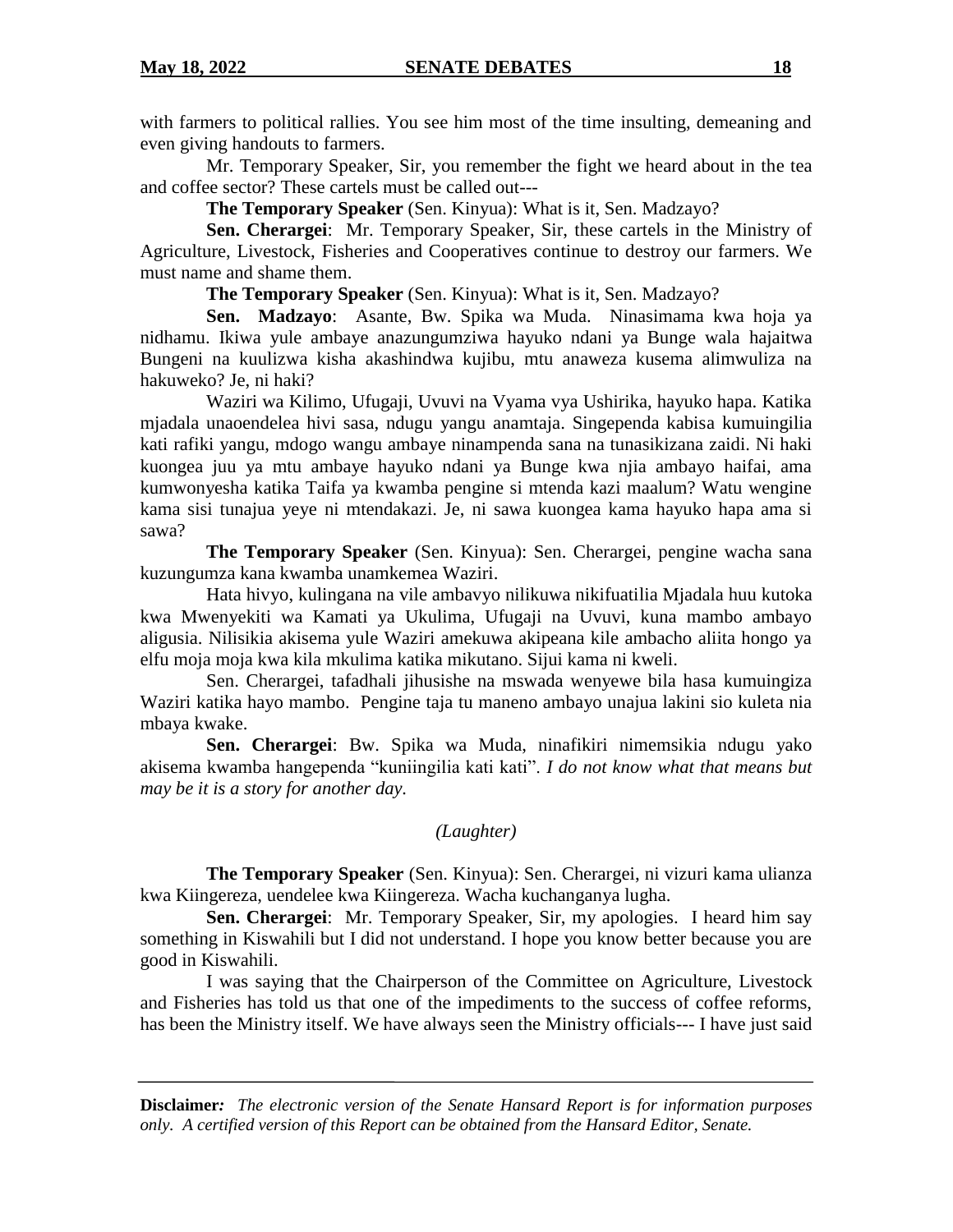that coffee continues to become a problem. As the Government of the bottom-up people, one of our proposals is to look at how to guarantee minimum returns for our farmers.

When we implement and guarantee minimum returns to our farmers even at the coast through the bottom-up--- I can Sen. Madzayo is excited because he really wants to see this Government of bottom-up economic model. Every farmer will get guaranteed minimum returns.

That is the only way we will finish these cartels that continue to frustrate our farmers in the coffee, tea, sugar and milk sectors. The only way to fix this is a bullet called "guaranteed minimum returns to our farmers".

The Chairperson of the Committee on Agriculture, Livestock and Fisheries has spoken passionately about coffee. I remember we had a fight in this House, when the World Bank gave us Kshs10 billion through the Coffee Cherry Fund. We fought over it in this House. The CS was summoned but he did not give us concrete answers. This is even on record in the HANSARD of the Senate of the Republic of Kenya.

Mr. Temporary Speaker, Sir, when we want to do these reforms, these people do not want, because they want to play around with funds, such as the Kshs10 billion Coffee Cherry Fund from the World Bank. They fear regulations and legal framework that ensure transparency and accountability of managing public funds that belong to farmers.

Mr. Temporary Speaker, Sir, we were sad on that day because Nandi was excluded from the counties that were supposed to benefit from the Coffee Cherry Advance Revolving Fund (CCARF) of Kshs10 billion. We protested in this House. The Cabinet Secretary (CS) was summoned but he never gave us concrete answers.

My brother, Sen. Ndwiga, will tell you that almost three-quarters of this country has the potential to grow coffee. Everywhere you go across the world, you will spot a coffee shop. Across the world, coffee is more consumed than tea.

Mr. Temporary Speaker, Sir, we need our farmers who grow coffee to have value for their coffee. So, we raise these issues because in Nandi County, where I come from, there are farmers who still struggle to grow, store and market coffee. Others have built co-operative societies while others are still struggling to buy pulping machines.

When I was doing my campaigns, I went to a place called Kipsielei in Tinderet, Sub-county near Kibukwa. They are still struggling to build co-operative societies in order to have their own pulping machines. I remember one of their machines had broken down. That is the pain that coffee farmers continue to suffer because of cartels and the impediment of the Ministry of Agriculture, Livestock, Fisheries and Cooperatives yet the Government has not made a decision to crush cartels.

The Chairperson has explained very well that the cartels are known and they know what they are doing within the Government.

Being part of the larger *Kenya Kwanza*, I appeal that we must agree to fix and do coffee, tea, sugar cane, coconut, milk and other reforms to ensure farmers get value for guaranteed minimum returns.

Mr. Temporary Speaker, Sir, I thank our Chairperson for speaking with passion. I am a representative of the people who grow coffee in the North Rift and in my neighbouring, Kericho County.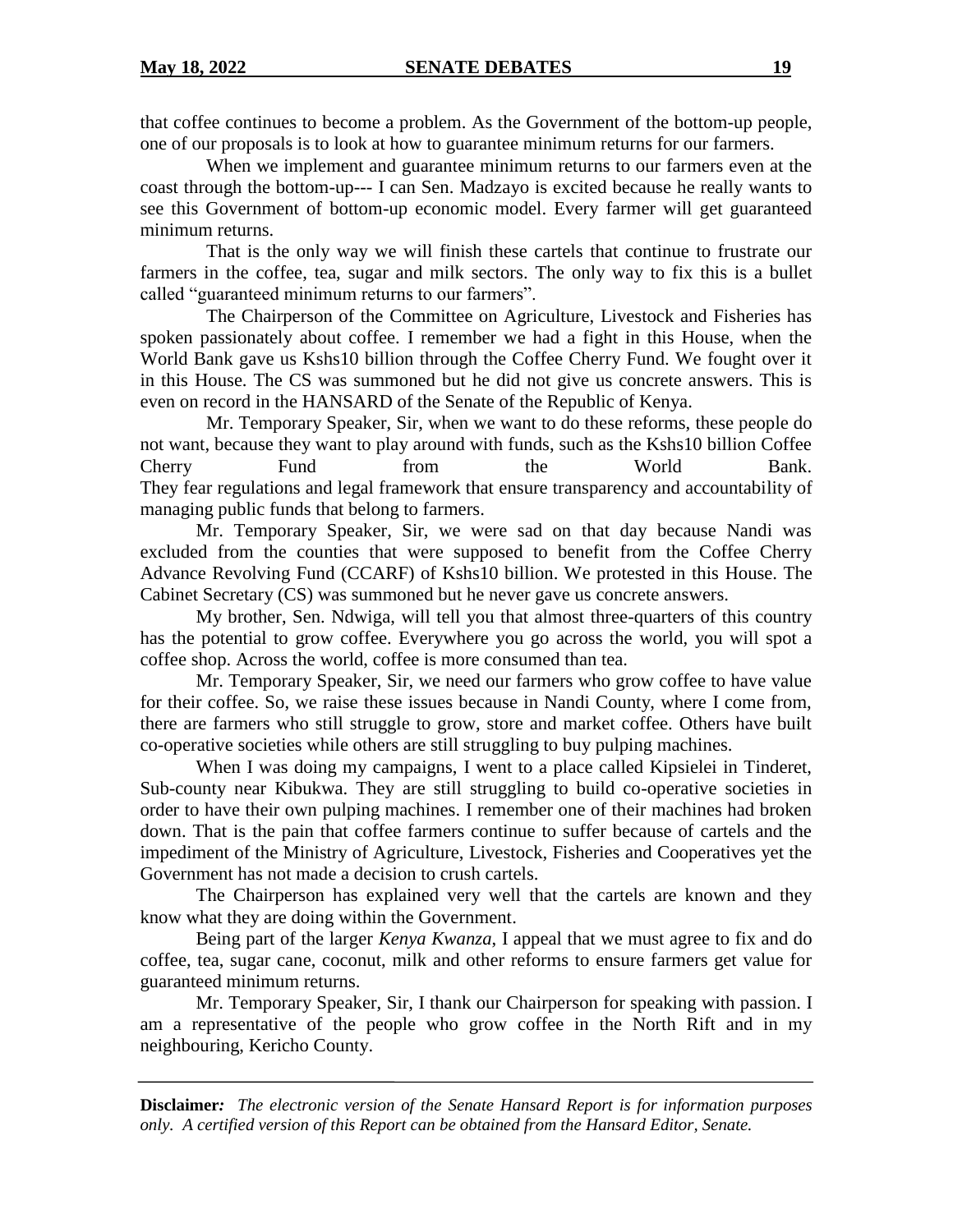We were sharing with the Chairperson that Kipkelion was one of the first places to grow coffee and have a machine in the 1930s, before the onset of colonization in this Republic. However, when you go there, they are yet to get the value for coffee they have grown over decades.

Therefore, I support and agree if there are amendments that need to be done, the Senate must stand its ground because agriculture has been fully devolved.

**The Temporary Speaker** (Sen. Kinyua): What is it, Sen. Ndwiga?

**Sen. Cherargei:** Mr. Temporary Speaker, Sir, I do not mind being informed by *Waziri.*

**Sen. Ndwiga:** Mr. Temporary Speaker, Sir, I want to inform my colleague that it is true. Out of the regulations we passed here, the first beneficiary of direct coffee sales was Kipkelion Coffee Co-operative Union and they took advantage of that.

For them to get permission to export their coffee, after they found their own market, good beans and we introduced the buyers to them, the Ministry has been putting barriers to prevent them from getting direct licences to export their coffee to wherever they want. That is why they want to reverse these things.

Kipkelion Coffee Co-operative Union exported seven containers and they were paid in excess of Kshs150 million. That is where we want to go, Mr. Temporary Speaker, Sir.

**Sen. Cherargei:** Mr. Temporary Speaker, Sir, let me conclude. I saw Bomet County also want to do such a thing. I do not know how it will be running authorities but I am very impressed. That is why agriculture is devolved.

As the Senate, we must stand our ground considering one of the important functions that was devolved was agriculture.

I am happy that Kipkelion Coffee Co-operative Union got an opportunity to do direct sales as this will encourage other co-operative unions in Nandi, Laikipia and across the country.

I therefore call upon the Senate to take its rightful position of protecting devolution as envisaged in Article 96.

The Ministry of Agriculture, Livestock, Fisheries and Cooperatives must be told that they will only retain policy making at the national level. Any other part of implementation such as licensing must be given to counties. They must be given that power.

I wish that one day a co-operative society in Kabrer in Tinderet Sub-county can direct their sales to the USA, Iran or anywhere else.

Mr. Temporary Speaker, Sir, it is sad that the same Government wants to stifle the benefit.

Thank you, for the information, Sen. Ndwiga, that when Kipkelion Coffee Cooperative Union benefited, the Ministry put barriers.

I remember at some point when the Governor for Bomet went to Iran to engage them in order to sell their product directly, the Minister for Agriculture, Livestock, Fisheries and Cooperatives answered him instead of assisting counties to ensure they get licenses to sell.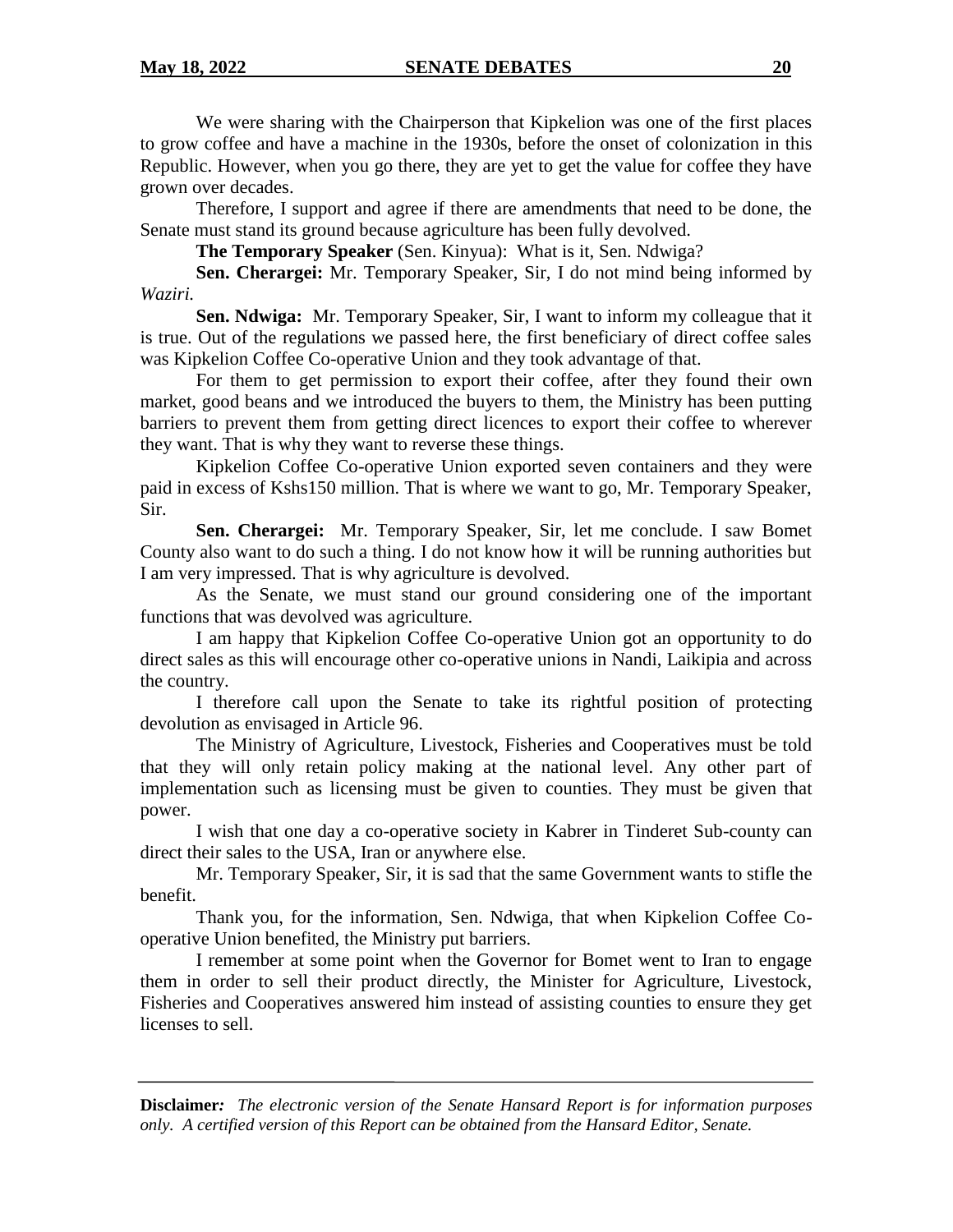So, we must address this issue of coffee fully. We must call out cartels that are preventing reforms within the coffee industry.

I know we are constrained of time but when we come back, we must continue with this fight. I hope and believe that we will have a Government that believes in guaranteed minimum returns; which is the *Kenya Kwanza* Coalition.

Thank you, Mr. Temporary Speaker, Sir.

**The Temporary Speaker** (Sen. Kinyua): Sen. (Dr.) Musuruve, proceed

**Sen. (Dr.) Musuruve:** Thank you, Mr. Temporary Speaker, Sir, for this opportunity.

As Sen. Ndwiga was taking us through, I could really see the role of the Senate.

If you look at the Coffee Bill (Senate Bill No. 20 of 2022), it comes out clearly that we are keen on representing, the counties and their interests. One of our core interest is to ensure that we are protect our farmers.

The country signed the Maputo Declaration and it stated clearly that we will support agriculture and about 10 per cent of the national revenue will go to agriculture.

One of our core serious business is to protect the interests of our counties. Therefore, the farmers must be prioritized.

In the Senate Bill that we gave, the proposition was that both the national and the county Governments must be involved in farming. The reason is that the national Government comes with a specific role. For instance, when you are talking about policies, it will come from the national Government which needs to cascade to the county governments.

On the issue of security, you find people being murdered in coffee growing areas and so the Government needs to provide security in those areas.

Mr. Temporary Speaker, Sir, it is clear what both the national and county Governments need to do.

In the event of disease outbreaks, it is the business of both the county and national Governments, so that we protect our farmers and encourage them as we make their industry sustainable.

One of the issues in this industry that must be remembered is we must encourage our farmers so that their work becomes self-sustaining. Farmers employ themselves and are also creators of employment. It is our onus as the Senate to ensure that the business that is going on in the coffee industry will benefit farmers directly.

Therefore, farmers should get money from their proceeds directly. We should not have people brokering so that farmers get money. When it comes to support, it should come from the Government. The farmer should not be encouraged to look for loans from banks and pay interests and all that. There must be a mechanism to ensure that the board that is created will ensure when it comes to planting, farmers have seedlings, when it comes to diseases, farmers have protection and all that.

Mr. Temporary Speaker, Sir, when it comes to real coffee, Kenyan coffee is drank in many parts of the world. If you go to the USA or Dubai, the coffee is expensive. However, it is unfortunate that once this coffee is exported, the real farmer who plants it cannot afford to buy it.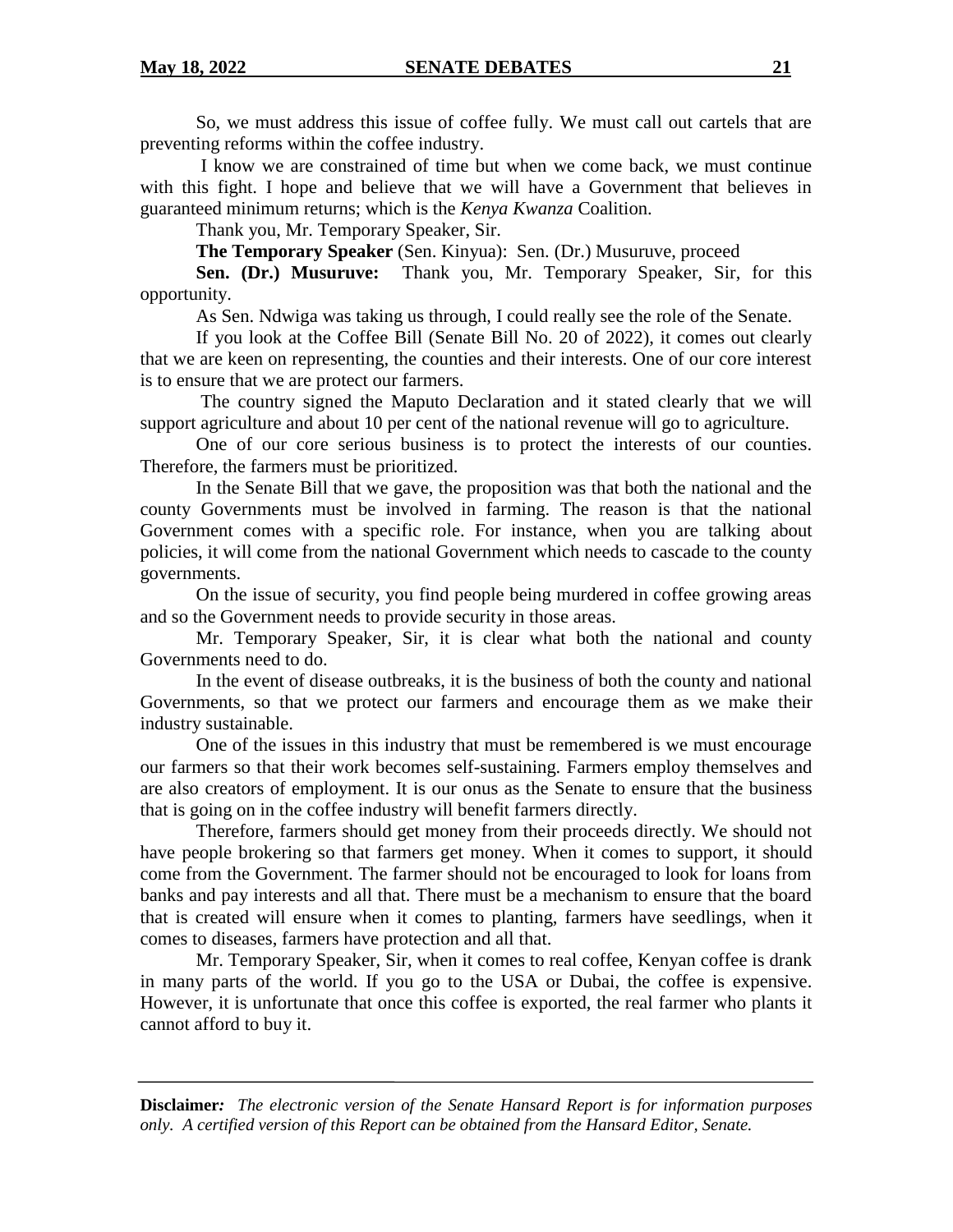However, we must look for mechanisms of encouraging our own. We need to encourage this industry so that that it can be self-sustaining and continue being a creator of employment.

 Let us look at amendments that are sustaining farmers. Amendments that are getting money from our farmers are not good. I know the Sugar industry that was doing very well. It collapsed at one point simply because the farmers were not getting direct benefit. Therefore, some farmers decided not to continue with the industries.

We need to ensure that we are helping farmers and encouraging them to continue with this industry of growing coffee.

I thank you.

**The Temporary Speaker** (Sen. Kinyua): Hon. Senators, there being no other interest, I put the question which is that pursuant to Standing Order 159, the Amendment of National Assembly to the Coffee Bills (Senate Bill No. 22 of 2020) be now considered.

*(Question put and negatived)*

Hon. Senators, I want to defer Order No. 9 to 33. Next Order.

### **BILLS**

### *Second Reading*

### THE COUNTY ALLOCATION OF REVENUE BILL (SENATE BILLS NO. 1 OF 2022)

*(Division)*

# *(Bill deferred)*

### *Second Reading*

THE LANDLORD AND TENANT BILL (NATIONAL ASSEMBLY BILLS NO. 3 OF 2021)

*(Division)*

*(Bill deferred)*

*Second Reading*

THE PERSONS WITH DISABILITIES (AMENDMENT) BILL (SENATE BILLS NO. 29 OF 2020)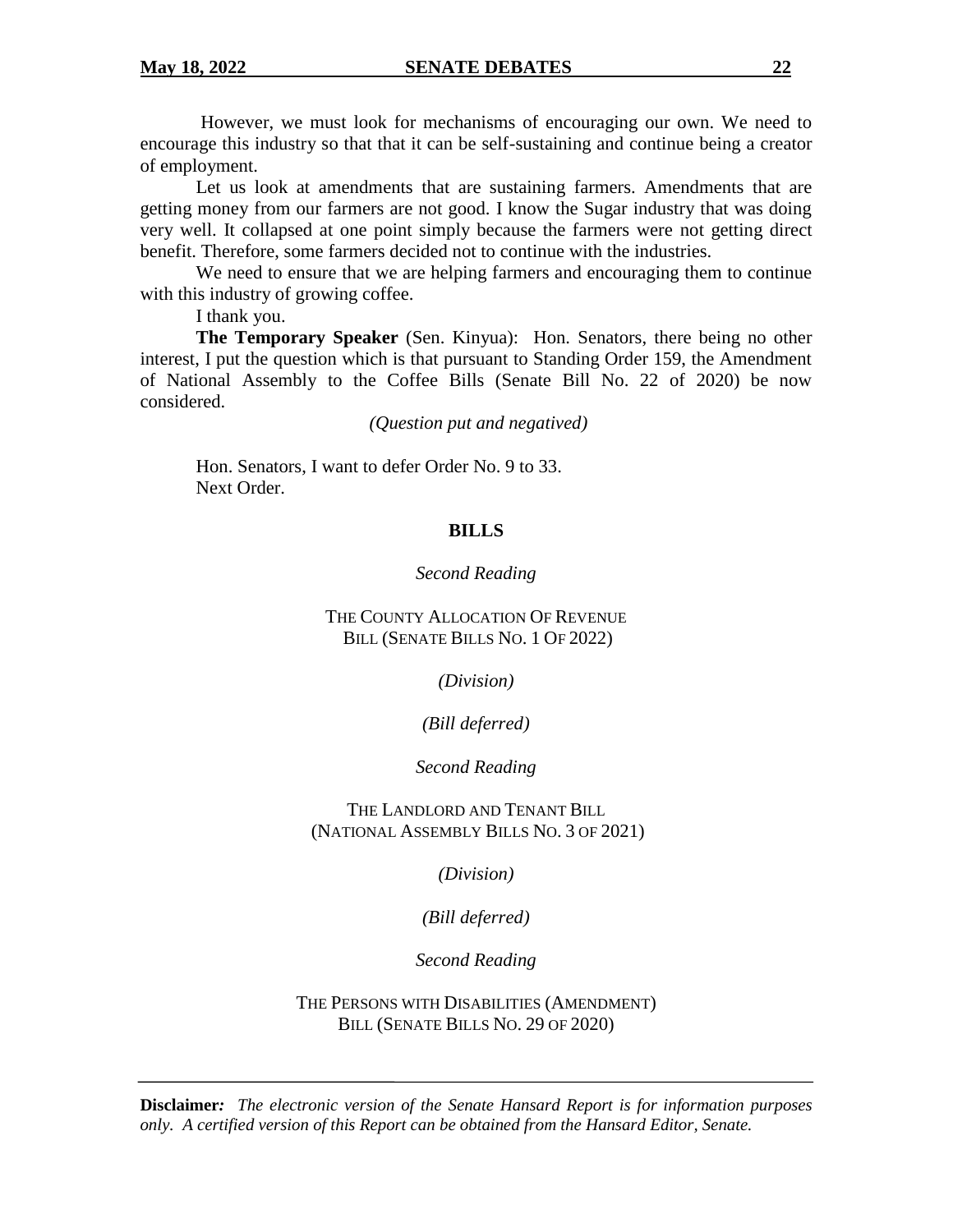*(Division)*

*(Bill deferred)*

*Second Reading*

THE ELECTION CAMPAIGN FINANCING (AMENDMENT) BILL (SENATE BILLS NO.51 OF 2021)

*(Division)*

*(Bill deferred)*

*Second Reading*

THE EMPLOYMENT (AMENDMENT) BILL (SENATE BILLS NO. 54 OF 2021)

*(Division)*

*(Bill deferred)*

*Second Reading*

THE COTTON INDUSTRY DEVELOPMENT BILL (SENATE BILLS NO. 55 OF 2021

*(Division)*

*(Bill deferred)*

*Second Reading*

THE SUGAR BILL (NATIONAL ASSEMBLY BILLS NO. 68 OF 2019)

*(Division)*

*(Bill deferred)*

*Second Reading*

THE PUBLIC PROCUREMENT AND ASSET DISPOSAL (AMENDMENT) BILL (NATIONAL ASSEMBLY BILLS NO. 32 OF 2021)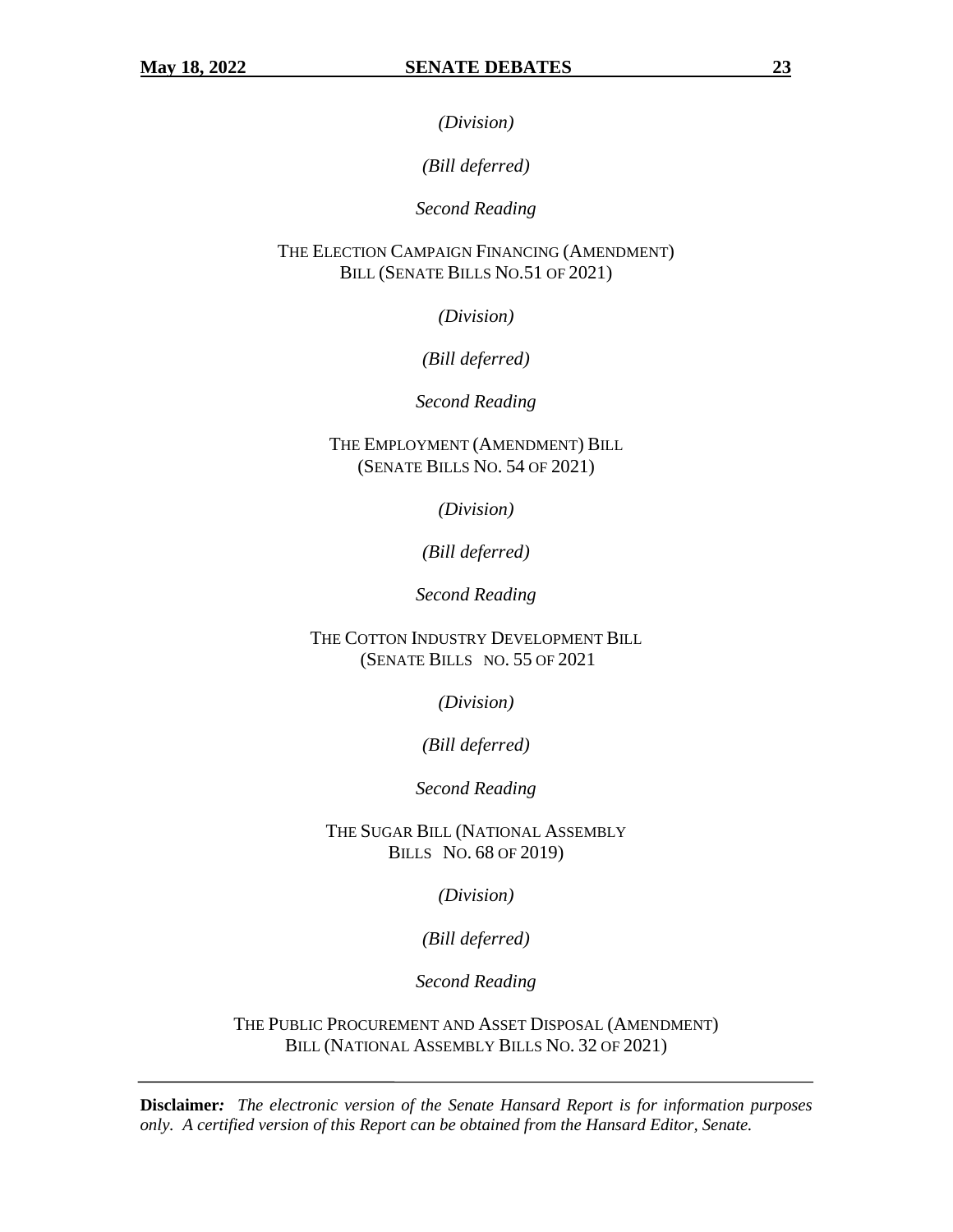*(Division)*

*(Bill deferred)*

*Second Reading*

THE SACCO SOCIETIES (AMENDMENT) BILL (NATIONAL ASSEMBLY BILLS NO. 55 OF 2021)

*(Division)*

*(Bill deferred)*

*Second Reading*

THE SUSTAINABLE WASTE MANAGEMENT BILL (NATIONAL ASSEMBLY BILLS NO. 22 OF 2021)

*(Division)*

*(Bill deferred)*

*Second Reading*

THE NATIONAL COHESION AND PEACE BUILDING BILL (SENATE BILLS NO. 19 OF 2021)

*(Division)*

*(Bill deferred)*

*Second Reading*

THE COUNTY E-HEALTH BILL (SENATE BILLS NO. 39 OF 2021)

*(Division)*

*(Bill deferred)*

# **MOTIONS**

ADOPTION OF AUDIT REPORTS FOR COUNTY EXECUTIVES FOR FYS 2018/2019, 2016/2017, AND 2017/2018 (VOLUMES I, II AND III)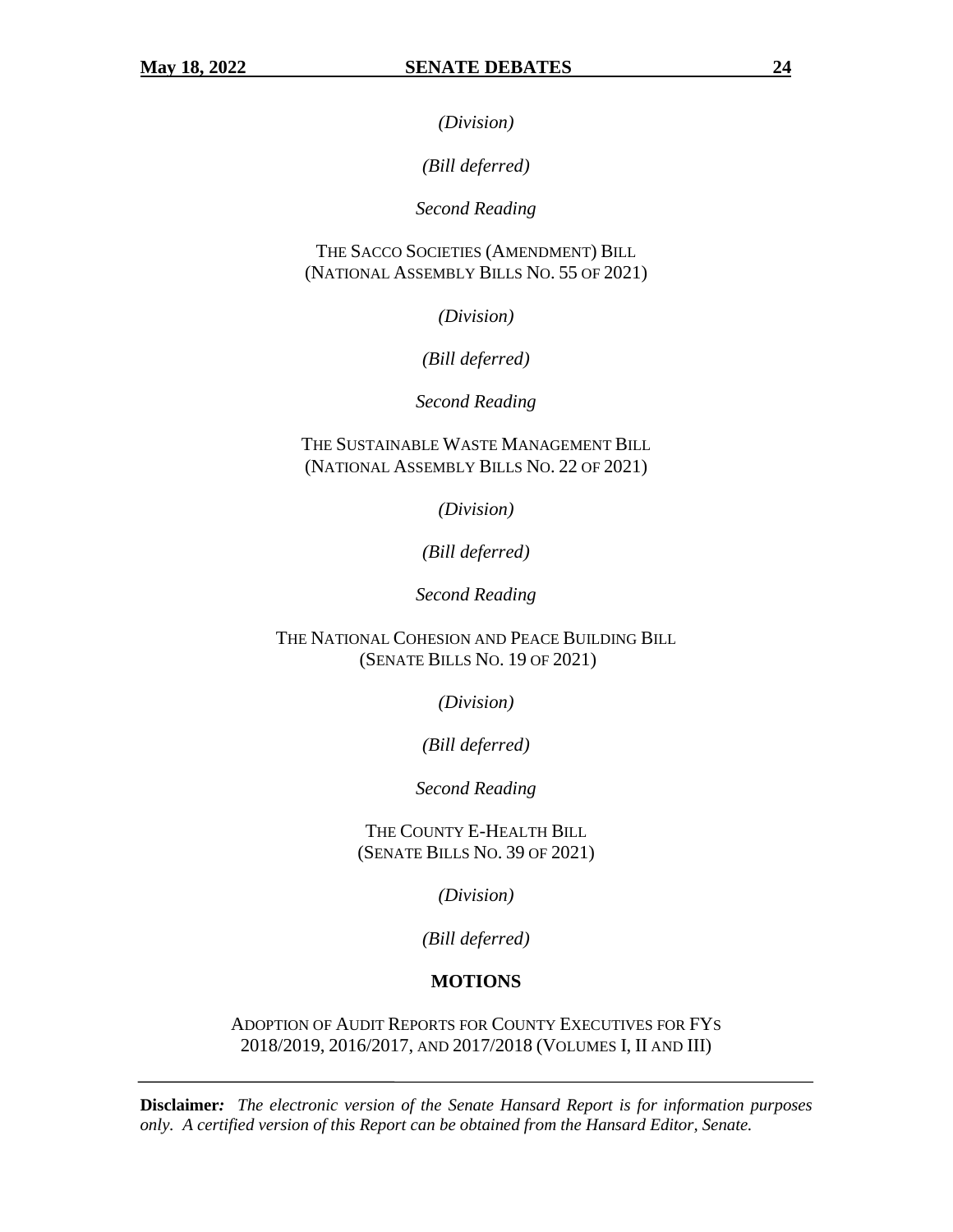THAT, the Senate adopts the Report of the Sessional Committee on County Public Accounts and Investments on consideration of the Reports by the Auditor General on the Financial Statements of the following County Executives for the Financial Year 2018/2019- Embu; Homa-Bay; Kericho; Kilifi; Kirinyaga; Kisii; Kwale; Machakos; Mombasa; Nandi; Baringo; Bomet; Garissa; Kajiado; and West Pokot as contained in Volume 1 of the Report and the following County Executives- Isiolo; Kakamega; Kisumu; Laikipia; Mandera; Marsabit; Nakuru; Narok; Nyandarua; Samburu; Taita Taveta; Trans-Nzoia; Uasin-Gishu; Vihiga; and Wajir, as contained in Volume 2 of the Report, Laid on the Table of the Senate on Thursday 2nd December, 2021.

### *(Division)*

#### *(Motion deferred)*

### ADOPTION OF THE SPECIAL AUDIT REPORT ON UTILIZATION OF COVID FUNDS BY 28 COUNTY GOVERNMENTS

THAT, the Senate adopts the Report of the Standing Committee on Health on the special audit report on utilization of COVID-19 funds by twenty-eight (28) county governments, laid on the Table of the Senate on Wednesday, 9th February, 2022.

*(Division)*

*(Motion deferred)*

# **COMMITTEE OF THE WHOLE**

THE INTERGOVERNMENTAL RELATIONS (AMENDMENT) BILL (SENATE BILLS NO. 37 OF 2021)

*(Division)*

*(Committee of the Whole deferred)*

# **COMMITTEE OF THE WHOLE**

THE LAW OF SUCCESSION (AMENDMENT) BILL, (SENATE BILLS NO. 15 OF 2021)

*(Division)*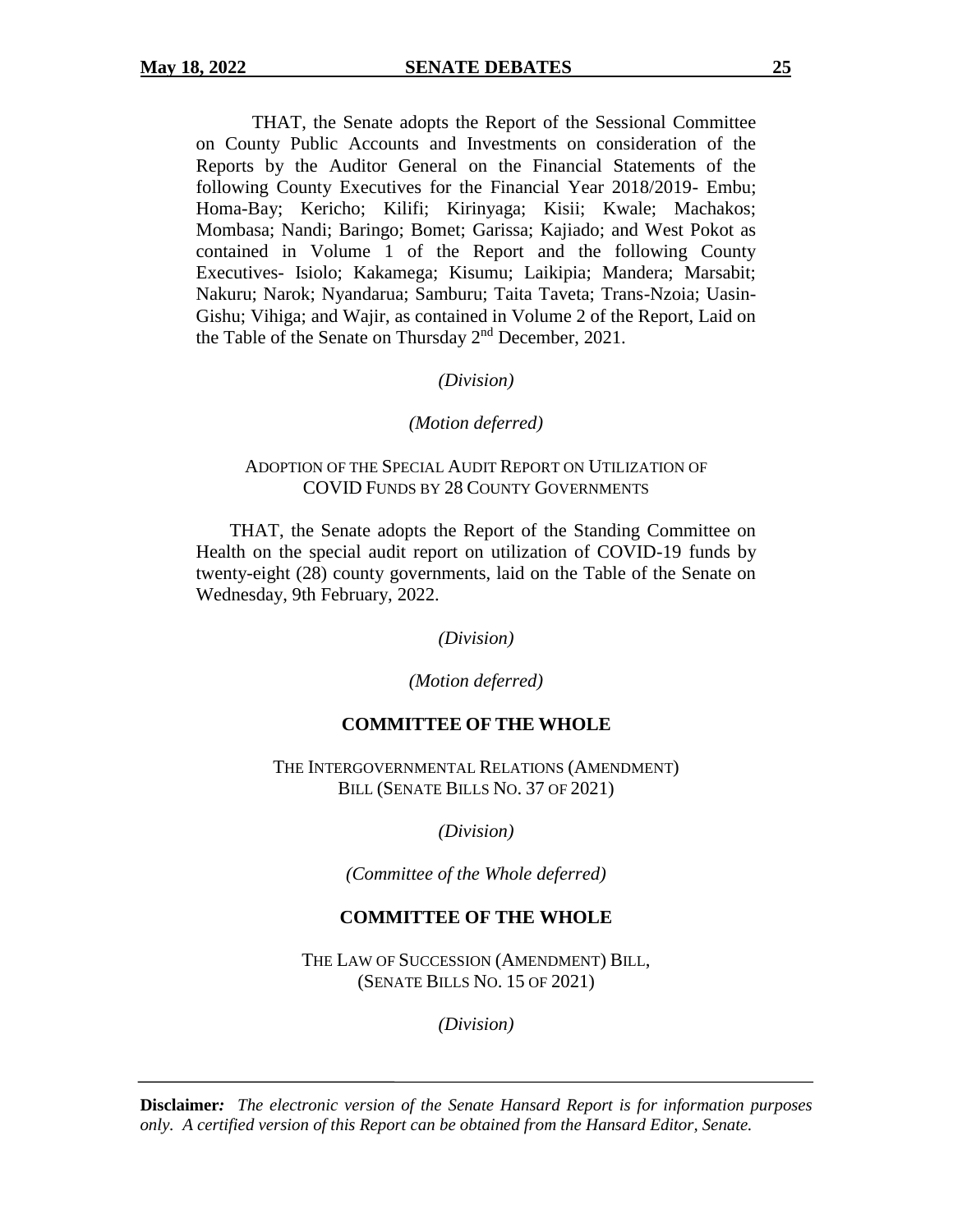*(Committee of the Whole deferred)*

# **COMMITTEE OF THE WHOLE**

THE PRESERVATION OF HUMAN DIGNITY AND PROTECTION OF ECONOMIC AND SOCIAL RIGHTS BILL (SENATE BILLS NO. 21 OF 2021) *(Division)*

*(Committee of the Whole deferred)*

### **COMMITTEE OF THE WHOLE**

THE LIFESTYLE AUDIT BILL (SENATE BILLS NO. 36 OF 2021)

*(Division)*

*(Committee of the Whole deferred)*

# **COMMITTEE OF THE WHOLE**

THE SPECIAL NEEDS EDUCATION BILL (SENATE BILLS NO. 44 OF 2021)

*(Division)*

*(Committee of the Whole deferred)*

### **COMMITTEE OF THE WHOLE**

THE MENTAL HEALTH (AMENDMENT) BILL (SENATE BILLS NO. 28 OF 2020)

*(Consideration of National Assembly Amendments)*

*(Division)*

*(Committee of the Whole deferred)*

# **COMMITTEE OF THE WHOLE**

THE IRRIGATION (AMENDMENT) BILL (NATIONAL ASSEMBLY BILLS NO. 12 OF 2021)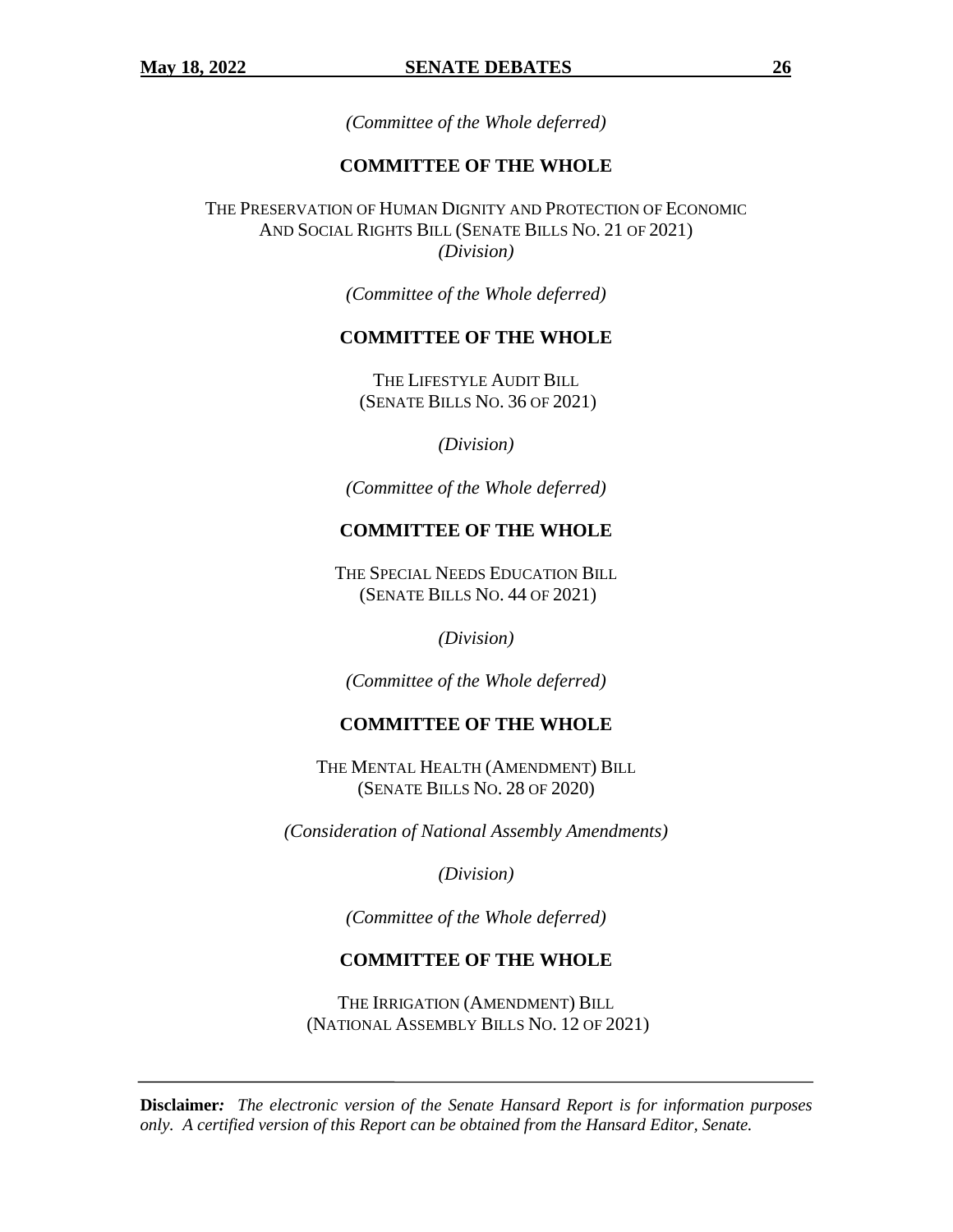*(Division)*

*(Committee of the Whole deferred)*

### **COMMITTEE OF THE WHOLE**

THE COUNTY ALLOCATION OF REVENUE BILL (SENATE BILLS NO.1 OF 2022) *(Division)*

*(Committee of the Whole deferred)*

#### **MOTIONS**

### ADOPTION OF THE REPORT ON THE INQUIRY INTO THE ECDE LANDSCAPE

THAT, the Senate adopts the Report of the Standing Committee on Education on the inquiry into the Early Childhood Development Education (ECDE) landscape in the country, laid on the Table of the Senate on Tuesday,  $10^{th}$  May, 2022.

*(Motion deferred)*

#### **MOTION**

#### ADOPTION OF THE REPORT ON CONSIDERATION OF THE CONTROLLER OF BUDGET REGULATIONS, 2021

**The Temporary Speaker** (Sen. Kinyua): The Chairperson, Sessional Committee on Delegated Registration.

**Sen. Faki:** Mr. Temporary Speaker, Sir, the Controller of Budget Regulations 2021, were published by the Controller of Budget on the 3<sup>rd</sup> of December, 2021 pursuant to Section 25 of the Controller of Budget Act.

**The Temporary Speaker** (Sen. Kinyua): You need to move the Motion first. **Sen. Faki:** Mr. Temporary Speaker Sir. I beg to move –

THAT the Senate adopts the report of the Sessional Committee on Delegated Legislation, on its consideration of the Controller of Budget, Controller of Budget Act (CoB) Regulations,2021, laid on the Table of the Senate on Tuesday,  $10^{th}$  of May, 2022 and pursuant to Section 18 of the Statutory Instrument Act, annuals the Controller of Budget Regulations 2021.

The controller of Budget Regulations 2021 were published by the Controller of Budget on 3<sup>rd</sup> December, 2021. Pursuant to Section 25 of the Controller of Budget Act,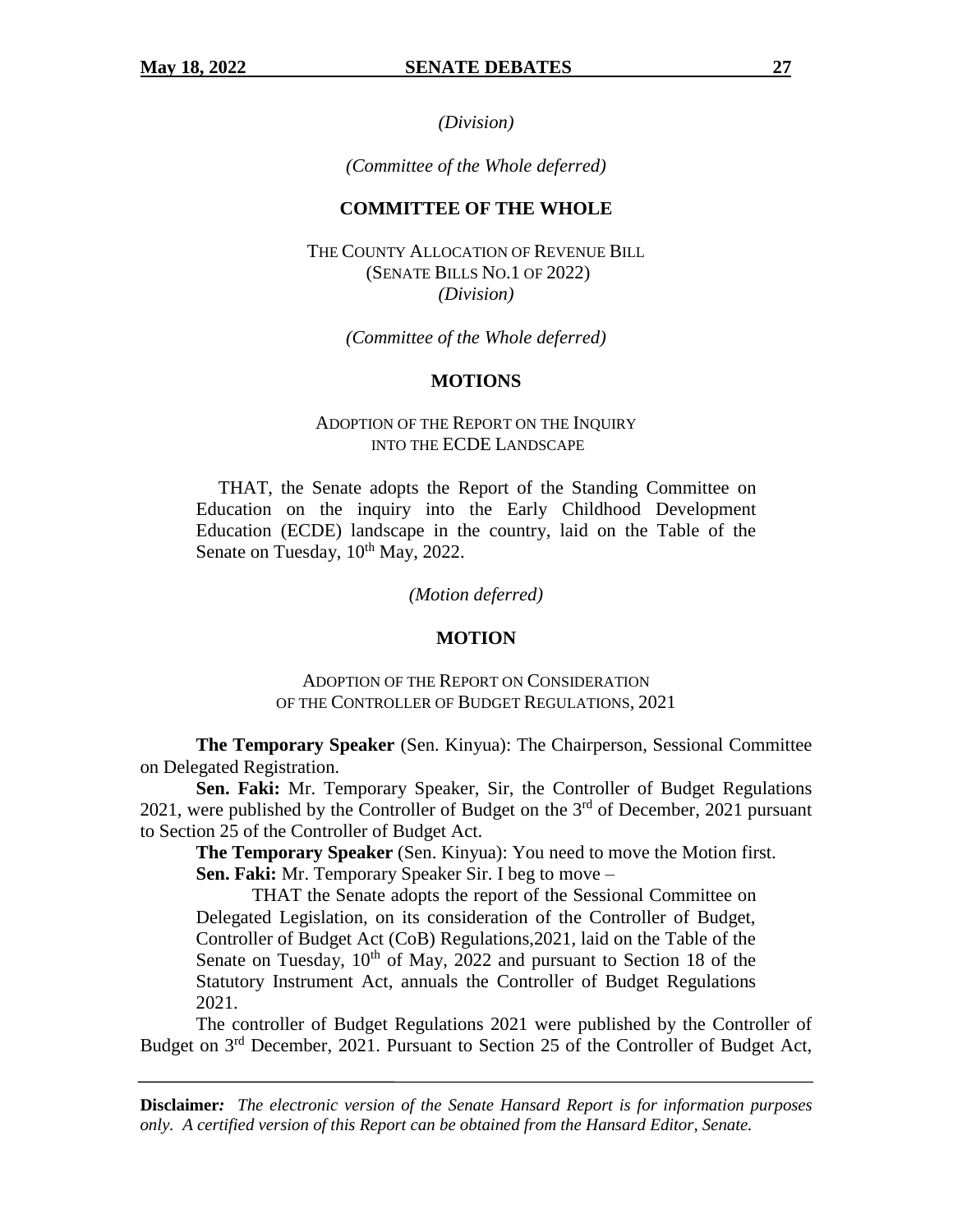the Regulations were tabled before the Senate on  $9<sup>th</sup>$  of February, 2022, and subsequently committed to the Senate's Sessional Committee on Delegated Legislation for scrutiny, pursuant to Section 15(2) of the Statutory Instruments Act, 2013.

In brief, and without going into the details of the regulations, the main objective of the regulations is to set out procedures for a number of activities in budget implementation including, authorization of withdrawals of the funds and enforcement of the budgetary ceilings for a detailed itemization the objectives of the regulations are at regulation four.

In terms of contents, some of the salient features of the regulations broken down in parts include; -

(a)The procedure for request and approval of funds, from the Consolidated Fund, County Revenue Fund and any other Public Fund at part two;

(b)Factors to consider while monitoring, evaluating and reporting on budget implementation at part three;

(c)Procedure for conducting investigations and the guiding principles for conducting the investigations at part four;

(d)Mechanisms for dispute resolution and complaint handling at part five; and

(e)Miscellaneous matters, in relation to access, management of information and records at part six.

To have a deeper appreciation of the regulations, a chapter on the Committee's Report gives a detailed breakdown of the content of the regulations wholesomely.

The Committee, in scrutinizing the regulations, received submissions from various stakeholders such as the National Treasury, the Central Bank of Kenya (CBK), the County Assemblies Forum, the Council of Governors (CoG), the Office of the Auditor-General, the Intergovernmental Relations Technical Committee (IGTRS), the Committee on Revenue Allocation and the Institute of Certified Public Accountants of Kenya (ICPAK).

From the engagement with stakeholders, a raft of proposals, which in their view could have enriched the regulations were submitted. All the submissions made by the stakeholders have been annexed to the Committees Report.

The Committee made the following observations:

The regulations contained conflicting timelines with the existing statutes. Regulation 22 (3) on submission of quarterly reports to the Controller of Budget by the 15<sup>th</sup> day after the end of each quarter contradicts section 83, section 83(3) and (5) of the Public Finance Management Act, 2012, which requires ministries, departments and agencies (MDAs) to submit to the National Treasury and a copy to the Controller of Budget the quarterly report on the  $15<sup>th</sup>$  day after the end of each quarter.

In this particular regulation, the Controller of Budget wants the reports to be submitted to it rather than being submitted to the National Treasury in conformity with the Public Finance Management Act (PFM). The PFM Act takes precedent over any other legislation that talks of financial matters.

The National Treasury thereafter, is requested to submit a consolidated quarterly report to Parliament and a copy to the Controller of Budget by the  $45<sup>th</sup>$  day after the end of each quarter.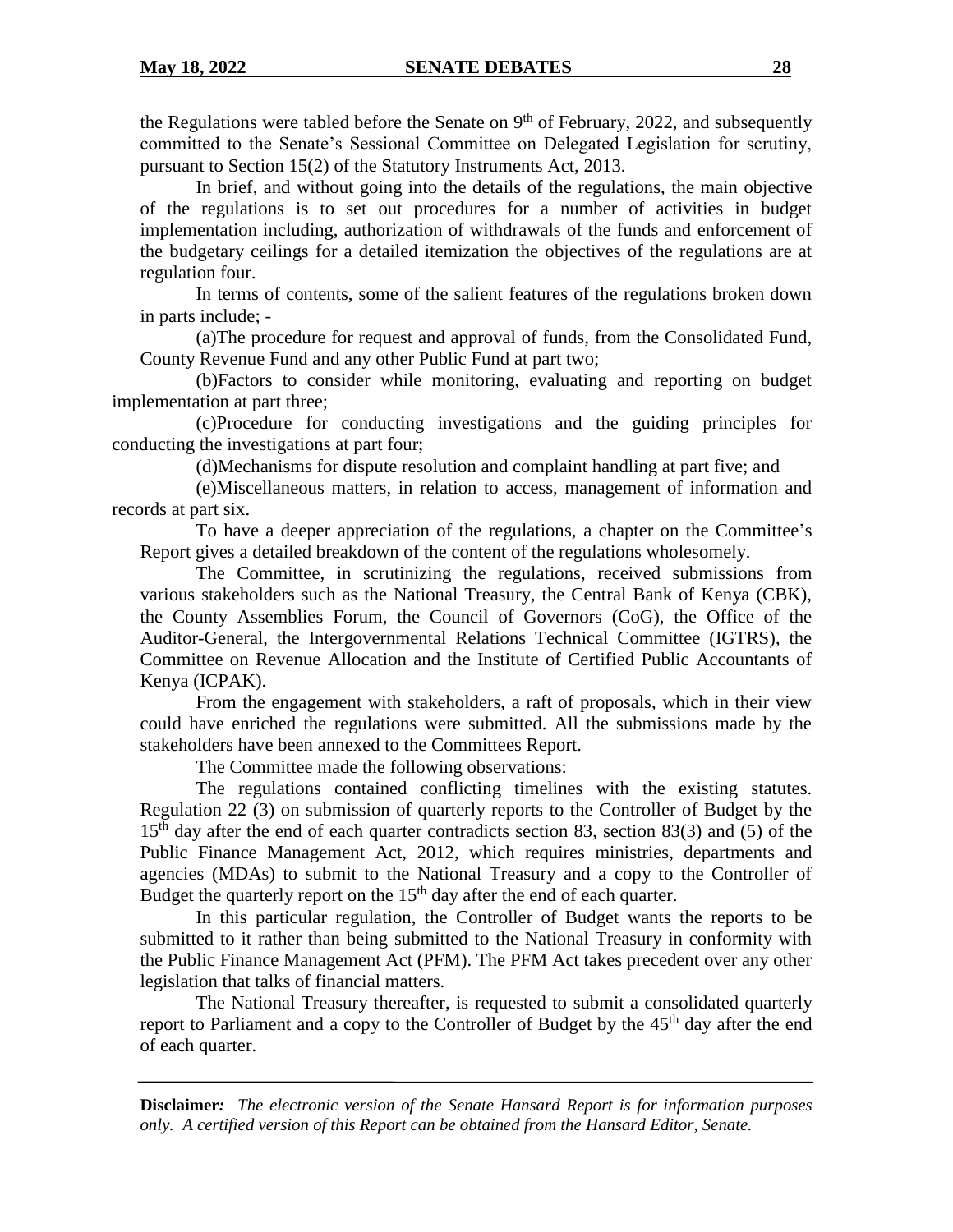The Committee noted that while the timelines in the regulations were in tandem with Section 9 of the Controller of Budget Act, Section 6 of the Public Finance Management Act, 2012, says that the PFM Act shall prevail in case of any inconsistencies with any other legislation, in a number of matters, including the preparation and submission of budget estimates and the time for doing so; raising of revenue and making of expenditures which are activities in the implementation of the budget.

While scrutinizing the Statutory instruments, the Committee was guided by the consideration set out under Section 13, of the Statutory Instruments Act. In this specific matter, the Committee found that the regulations were not in accord with written law, mainly the PFM Act as anticipated under section 13(a) of the Statutory Instruments Act.

The Committee further observed that the penalties contained in the regulations are not sufficient to deter non-compliance. In other words, the regulations were toothless. Regulation 49 gives a blanket penalty by making reference to the Controller of Budget Act. Based on the foregoing, the Committee noted with concern that there was no need to have regulations in place without sufficient consequences for non-compliance.

While the Committee appreciates the right of independent office holders to conduct investigation, the Committee noted that the investigative powers as contained in part four of the regulations are likely to overlap with the investigating powers of other Government agency such as the Office of the Auditor-General, the Directorate of Criminal Investigation (DCI) and the Ethics and Anti-Corruption Commission.

Lastly, the Committee was of the view that the regulations do not address the challenges currently being experienced such as pending bills. The pending bills have been a real problem to all the counties and the national Government. Therefore, the failure by the regulations to address this pertinent issue was a flaw on the part of the regulations.

Regulation  $8(2)(c)(iii)$  and  $10(2)(a)(iii)$ , provides that an up to date schedule on pending bills and payment plan be provided by the national and county Governments. During a request for approval for withdrawal of development expenditure to enable the Controller of Budget track the payment of pending bills. The Committee observed that this was only a tracking mechanism and will not assist in the actual settlement of pending bills before incurring new expenditure.

It is after thorough scrutiny of these regulations that the Sessional Committee on Delegated legislation recommends that pursuant to section 15 (1) of the Statutory Instruments Act, 2013 and that in accordance with standing Order 221(4)(b) of the Senate Standing Orders, the Controller of Budget Regulations, 2021 be annulled.

Mr. Temporary Speaker, Sir, I take this opportunity to thank your office, the Office of the Clerk, Members of the Committee and the Secretariat for the good work that they have continued to do. I call upon Sen. Cherargei to Second this Report.

I thank you.

**Temporary Speaker** (Sen. Kinyua): Sen. Cherargei.

**Sen. Cherargei:** Mr. Temporary Speaker, Sir, I want to thank the Chairman of the Committee, Sen. Faki, for the good job because I have gone through the report. They engaged the stakeholders and they have done a thorough job.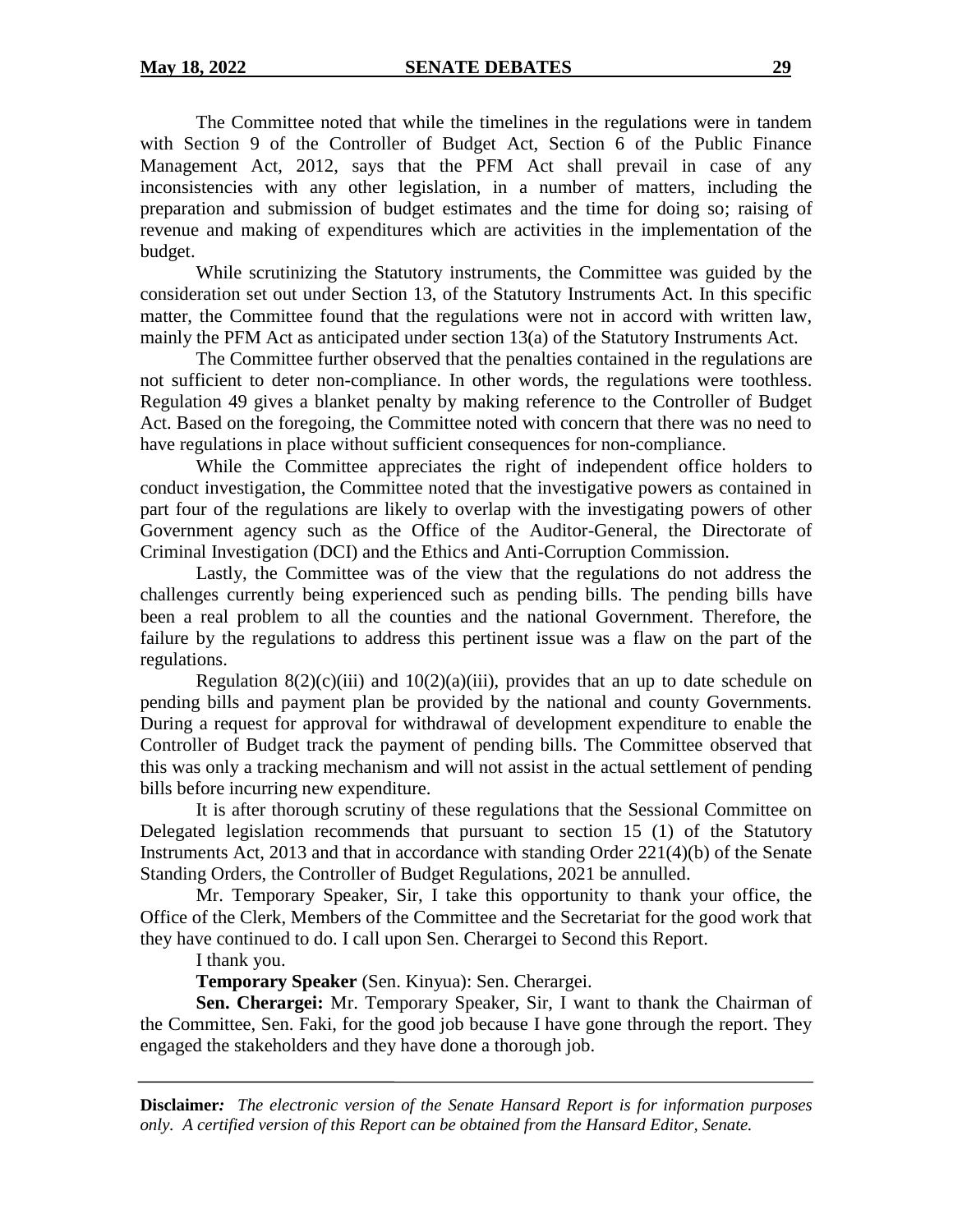I just want to make two comments as I second this report that has been annulled. There is the issue of pending bills. I am a Member of the County Public Accounts and Investments Committee (CPAIC), which looks at counties' audit queries. The biggest challenge we have is pending bills. Most Kenyans, Persons with Disabilities (PWDs), the youth and women who do business with the counties and the national Government have not been paid.

I remember last time we checked, we were told that more than Kshs110 billion was pending bills owed to county governments. We had a Bill by this House called the Prompt Payment Bill that sought to ensure that Kenyans who provide services and goods to any Government entity are paid promptly. Pending bills need to be captured.

We also had a problem with the Regulations. The best placed person to deal with that is the CoB, because they know the consequences of having pending bills. They should have looked at this issue and addressed it once and for all.

Mr. Temporary Speaker, Sir, the issue of pending bills is a live matter. Therefore, we must ensure we give it the attention it deserves. Many Kenyans, including your friends and people of Laikipia--- I have also seen that Laikipia County has huge pending bills which will continue to eat into their development budget. It is unfortunate that pending bills were omitted.

The Public Finance Management (PFM) Act and the Constitution take supreme positions. The overlapping issue of the Ethics and Anti-Corruption Commission (EACC) is also important. By the way, the CoB cannot investigate themselves. You cannot be a judge in your own case. The annulment of these Regulations is welcome.

Mr. Temporary Speaker, Sir, allow me to make one or two points on the issue of County Assemblies Forum (CAF) before I conclude. I have seen their recommendations which are important. We are not annulling this report in uncertainty. They can still consult the necessary stakeholders and re-draft the Regulations.

I have noted that the CAF proposed to be autonomous in order to access their funds. We know that is politics. When governors want to control county assemblies, they control their budgets.

For example, if a county assembly makes provision for mortgages and car loans in their budget, if the governor thinks that the county assembly is "going rogue", they can decide and---

The proposals that were made through the CAF cannot be wished away. I hope that they will be captured in the next regulations. They must have timelines when county assemblies should receive their monies through county treasuries. The CECM for Finance should not have sweeping authority.

The Commission on Revenue Allocation (CRA), the Office of the Auditor-General (OAG), the Institute of Certified Public Accountants of Kenya (ICPAK), the National Treasury and many other bodies made submissions. These Regulations will keep on improving.

In future, these stakeholders must consult us. These Regulations have been annulled because they have not met the threshold and standards of regulations provided. However, not all is lost. We can still use them as reference in drafting future rules and regulations.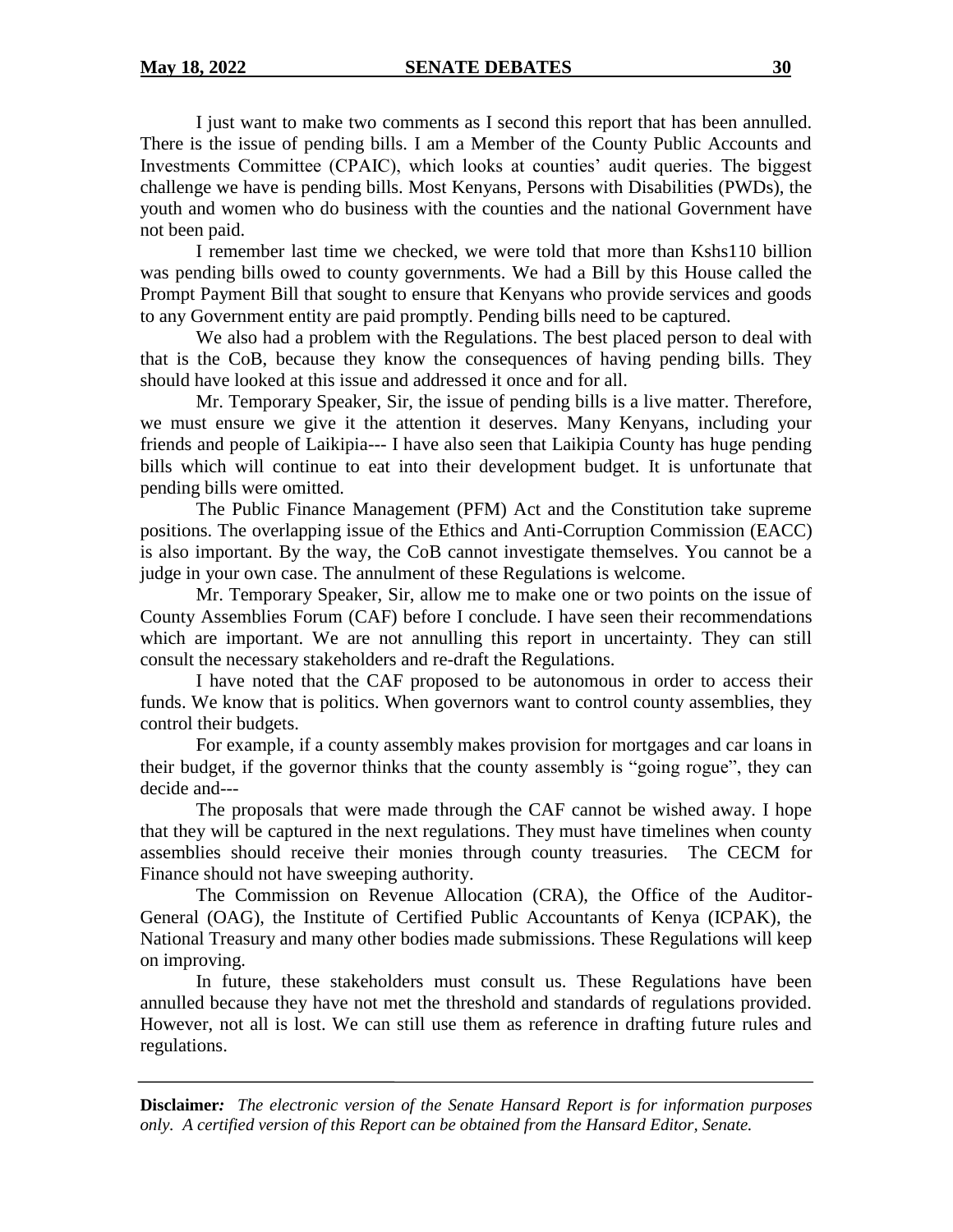I heard that the reason the Building Bridges Initiative (BBI) was thrown out was because they gave us a framework on how to amend our Constitution in future. When we annul this report, it will also give the CoB opportunity to redraft the Regulations so that they are within a certain framework. Therefore, the annulment was welcome.

I thank the committee and Members who annulled this report. People should know that Parliament is not a conveyor belt of the Government or any entity such that they can just bring regulations and expect us to pass them. We must do it through tooth and nail. We have to look at it word by word and give the rational.

Sometimes some Government officers insult Parliament thinking that we do not have the capacity. For anything they bring in this House, we must use the microscope, because we are the lawmaking body. Laws that we pass must be crystal clear and those that can assist our people to move forward.

I welcome Sen. Olekina. I know he has been busy crisscrossing the country because of Azimio la Umoja Coalition campaigns.

Mr. Temporary Speaker, Sir, I second this Report and thank you.

# *(Question proposed)*

**Sen. Olekina:** Mr. Temporary Speaker, Sir, I rise to support the Motion before us, which is adoption of the report of the Sessional Committee on Delegated Legislation on its consideration of the CoB Regulations, 2021.

I have had a chance to listen to the Senator for Nandi seconding the report. I also had a chance to talk to the Chairperson of the Committee on Delegated Legislation. I have also played a key role in the CPAIC where we have a lot of---

**Sen. Cherargei:** On a point of order, Mr. Temporary Speaker, Sir. Have you noticed that Sen. Olekina is carrying a *rungu* on the Floor of the House? Is that allowed?

We are worried because of how he has been talking in the public of late. He can become ferocious. How can somebody be allowed to carry a *rungu* into the Chamber? I am worried!

Mr. Temporary Speaker, Sir, Sen. Olekina may decide to jump on you with the *rungu.* Is one allowed to walk into the Chamber with a Maasai *rungu?* I know it is allowed during Maasai meetings but not in the Parliament of Kenya.

**The Temporary Speaker** (Sen. Kinyua): Sen. Olekina, it is okay to have the African regalia and I know that is in order. We have Maasais in Laikipia. You can only speak to people when you are in this regalia and you must be holding that *fimbo.*

**Sen. Olekina:** Thank you, Mr. Temporary Speaker, Sir, for supporting this. I hope that will go to the HANSARD, which is a record of Parliament, that the Speaker allowed the full traditional regalia in the Chamber. Thank you because as the Senator for the people of Narok, I have had an opportunity to defend their culture. I want to assure the good Senator for Nandi County that a "*rungu*" is a sign of leadership. It is not a weapon. It is something that allows and gives me more courage when I am speaking about issues that we are deliberating in this Parliament.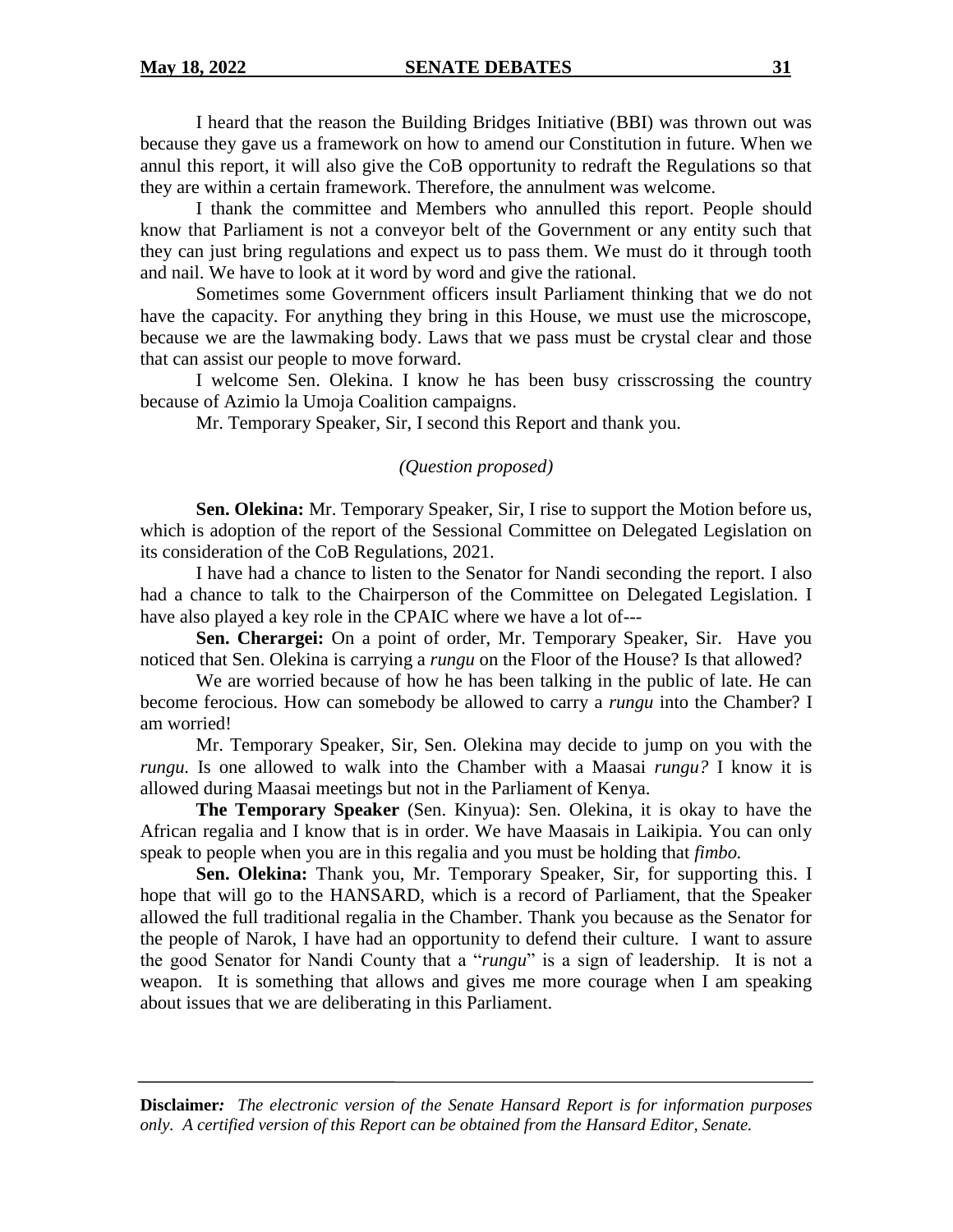The issue at hand today is something that has affected so many Kenyans. Many Kenyans have paid the price. They have committed suicide because the county governments and even the national Government have not paid them.

 When you have regulations, they have to go hand in hand with the Public Finance Management (PFM) Act. If they do not go hand in hand, then I completely support the idea of nullifying them. If county governments require to withdraw money from the consolidated fund. They require the approval of the Controller of Budget (CoB) and send the list of all the pending bills, why should they not pay?

Any regulations that have been set out should be made very clear that if the county governments or national Government request for payments for certain products or goods in the development budget or any activity that the county governments carry out and they do not comply with regulations which are set out, they should be punished. We will not have a problem with pending bills.

Pending bills have continued creating many problems. In the first place, when you know very well that it is "first in, first out", there is absolutely no reason for having pending bills.

As I support this Report from the Committee on Delegated Legislation, I continue re-emphasizing on the importance of at least any regulations that are passed in this House to comply with the rule of law. There is no reason for us to spend most of our time drafting legislation and coming up with regulations, which do not go hand in hand.

I support one of the observations that was made by the Committee, which I will read so that I can summarize. It says –

"The regulations contained conflicting timelines with the existing statute, Regulation 22 (3), on the submissions of quarterly reports to the COB by the fifteenth day after the end of each quarter contradicts Section 83(3) and (5) of the PFM Act 2012 which requires Ministries, State Departments and Agencies (MDAs) to submit to the National Treasury and a copy to the COB the quarterly report on the fifteenth day after the end of every quarter."

If these things were going hand in hand with the main statute, then we would not have a problem of pending bills. When we go into the next Parliament, it would be important that this Parliament to go on record as having put some sanity on the issue of pending bills.

 I thank you for allowing culture to continue prevailing. I call upon all the Maasai people and the pastoralist community to see where the country is moving. We have had many problems. The only government which is going to assist us is the one going to be formed by the Rt. hon. Raila Amollo Odinga.

This is because he will not support any monkey business where county Governments and State Departments are not paying their pending bills. We need to learn to live within our means. When we come up with proper regulations that go hand in with the PFM Act; we will have a beautiful country.

I support.

**The Temporary Speaker** (Sen. Kinyua):Point of Order, by Sen. Cherargei.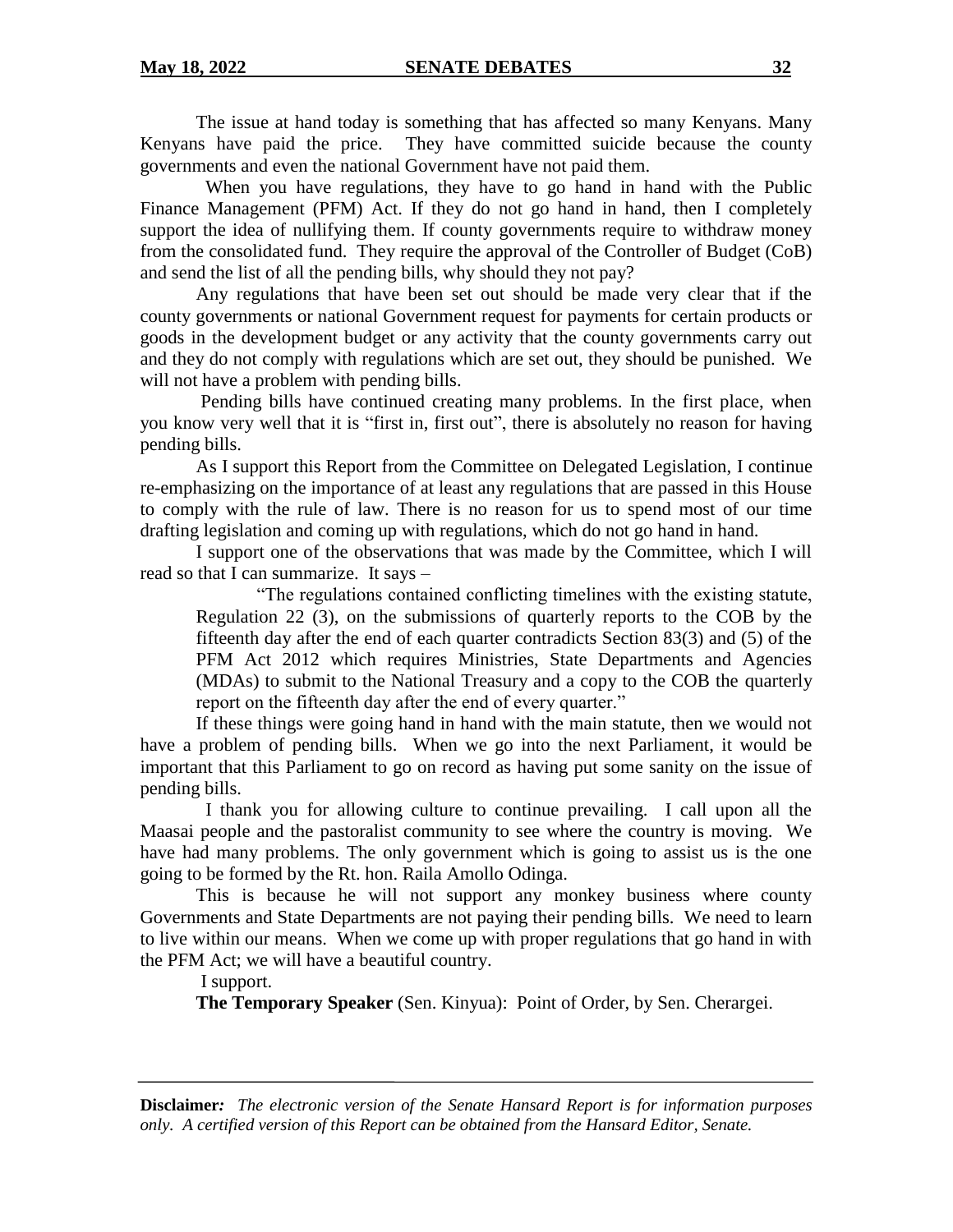**Sen. Cherargei:** Unfortunately, Mr. Temporary Speaker, Sir, he has finished. I thought he was speaking as if he was in a campaign rally. Is it in order to start campaigning for people on the Floor of the House instead of canvassing serious issues?

I am not satisfied on the issue of dressing upon looking at the Speakers rules and regulations. I request for your ruling on this matter. No, I am not trying to offend. I just need the Speakers ruling to inform me. If we do not take care, I will also come with a walking stick and other people can come dressing like a sultan. Sen. Faki might come holding the *diriji* that looks like a knife.

I am requesting for a ruling on wearing a traditional regalia such as Sen. Olekina. What happens when you walk into Parliament with a *bakora, rungu* or a knife? Where I come from, people are allowed to carry knives to functions. You have also said that Laikipia County has a majority of Maasai people.

 I request a ruling so that we can know what to wear and what we are allowed to bring to the floor of the House.

I thank you.

**The Temporary Speaker** (Sen. Kinyua): Thank you Sen. Cherargei. I have looked at the Speakers rules in detail. I had ruled before but I want to change the ruling. The weapon '*fimbo*' is not allowed in the Chamber but for today it can be as he had already entered. Serjeant-At-Arms, it should not be allowed.

### (*An hon. Member spoke off record)*

Unless you are not going to converse on that matter. Proceed Sen. Madzayo.

**Sen. Madzayo***:* Bwana Spika wa Muda, mwacha asili ni mtumwa. Sote kama Waafrika tukona asili zetu tofautitofauti. Ukiniambia niwache pombe ya mnazi itakuwa si sawa. Ijapokuwa mimi si Mmaasai lakini naishi naye kila siku nikiingia na nikitoka pia. Yeye ni ndungu yangu na rafiki yangu. Nimeenda ambapo amezaliwa, Kijiji kile na mahali familia yake yote ip, naijuwa.

Katika miendendo na asili za wa-Maasai fimbo ni mmojawapo ya nguo ambazo wanazovaa. Huwezi kua Maasai na ukawa mikono yako ni mitupu kama hii yangu. Uamuzi uliotoa kwamba kinaweza kuwa kifaa hatari, si rahisi sana Wamaasai kuwa na hasira za kuanza vita. Labda awe amechokozwa ama amefanyiwa kitendo cha uhasama ili achukuwe hatua kama hiyo.

Fimbo ni mojawapo wa nguzo za Kimaasai na ni sehemu ya mavazi. Tukisema hakiruhusiwi ndani ya hili Seneti nafikiria itakuwa ni makosa. Hapo awali, Spika mwenzako alitoa uamuzi huo na kusema kuwa moja katika nguo wanazovaa, taratibu na hisia zao, fimbo ya mkononi ni mojawapo wa mavazi ya Kimaasai.

Asante.

**The Temporary Speaker** (Sen. Kinyua): Sen. Olekina.

**Sen. Olekina:** Mr. Temporary Speaker, Sir, let me just reiterate on the importance of your earlier ruling. You come from a county, which is cosmopolitan, but originally was a Maasai owned county. There is a difference between a weapon and a leadership tool.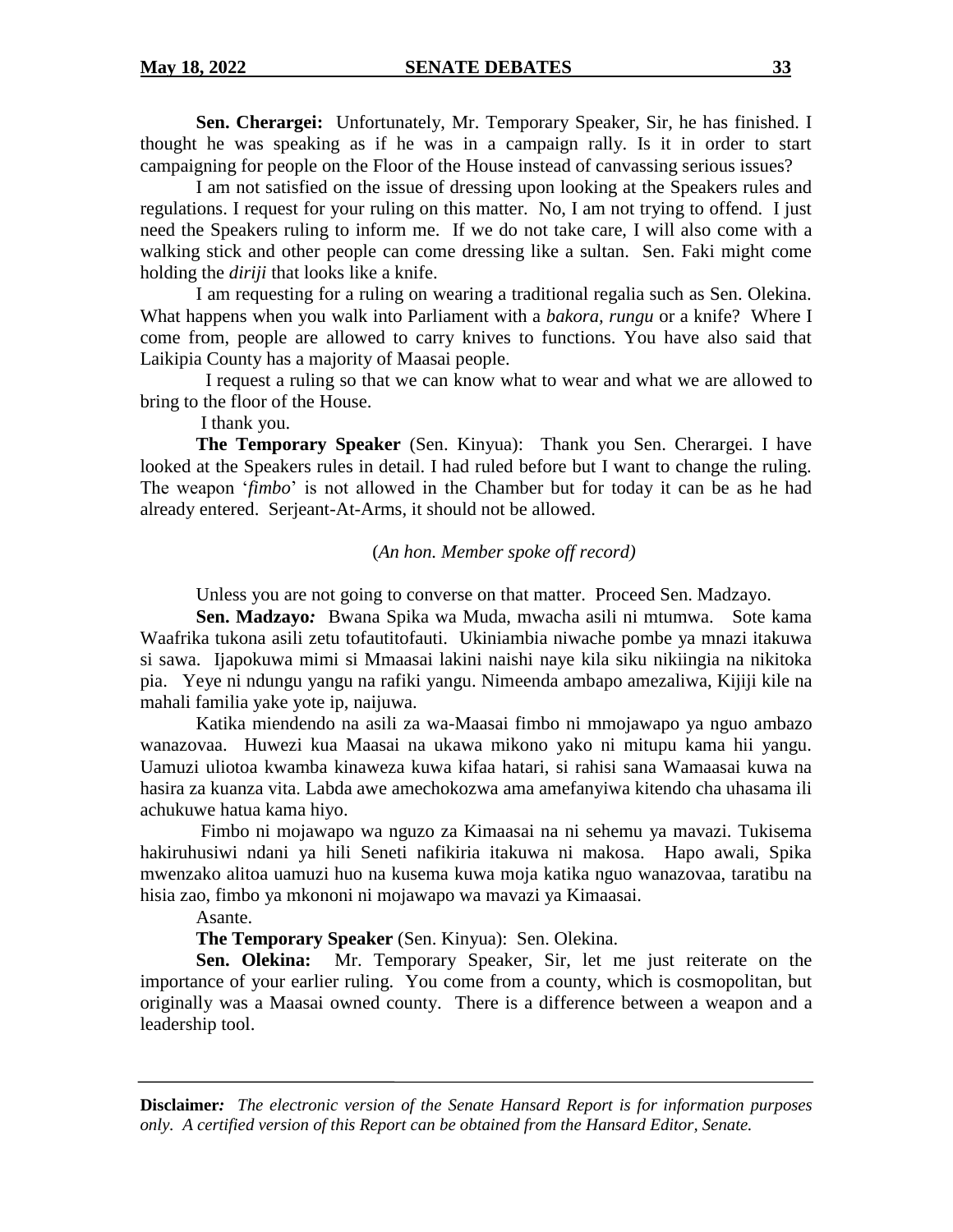For many years the second President of this country Daniel Arap Moi, had a *rungu* with him all through. There is no single day he took that *rungu* and hit somebody with it. There is also a difference between a weapon and a *rungu.*

Mr. Temporary Speaker, Sir, this *rungu* cannot be held by anybody else. This is something that has been blessed by the elders and handed over to me for leadership. My own children, wife, family and friends cannot hold this *rungu.* This is one that no one can even stand and talk.

To be honest, when I stand here without my leadership tool I feel like I am naked. When I am talking, I get a little bit confused, but the moment I hold the leadership tool, I can be able to canvass on issues, such as the issue that we were discussing before.

Mr. Temporary Speaker, Sir, I am not challenging your subsequent ruling. I am just requesting you to go back, really analyze and look at the wording. Try to demystify the meaning of the content, which is written in the Speakers' Ruling because this is part of us.

I would like to add one other thing and request my dear colleague, whom I respect a lot, the good Senator from Nandi, Sen. Cherargei, allow me to say these words and I will translate them: *Waswahili husema: "Muacha mila ni mtumwa."* You cannot forget where you come from. As we walk today, we must continue walking as if we have one foot in the modern culture and another one in the traditional culture. That is the only reason why we can be able to survive in this country.

We were colonized in this country but the moment you now tell me to come here and you challenge my culture, it is as if you are telling me that you do not respect my culture.

Mr. Temporary Speaker, Sir, we have been terrorized and stigmatized for so many years and now when we have an opportunity to be able to demonstrate that we too exist in this country, we are being challenged by our colleagues. This Senate is a House of reason and union, where we all come together so that we can support our cultures.

Mr. Temporary Speaker, Sir, I would like to request you and also request my dear friend, the Senator from Nandi, to allow culture. Please, my brother, walk with one foot in the modern culture and one foot in the traditional culture. That is the only way that we can be able to have everybody in this country respected. Foreigners are respecting us. If I can be able to walk into Capitol Hill with this *rungu,* why can I not get into the Senate with it and I have not done anything to anybody?

The good Senator is saying that I can be violent. I want him to show me one single day - and I have traversed the whole of Kenya with it - that I have used this *rungu*  to hit anybody apart from just emphasizing a point.

Mr. Temporary Speaker, Sir, to be honest with you, the next time you will say that I should come here with black shoes, with laces and socks then what will I look like? A zombie walking? I just respect my culture. I come here and articulate on issues that affect our people. The bills of our people have not been paid by the county governments. Our people are not equal.

Mr. Temporary Speaker, Sir, I request my dear brother, Sen. Cherargei, to go back and read the proverbs of his own people. We have five fingers and they are not equal. We are not equal in this country. Why is it that we come here and talk about the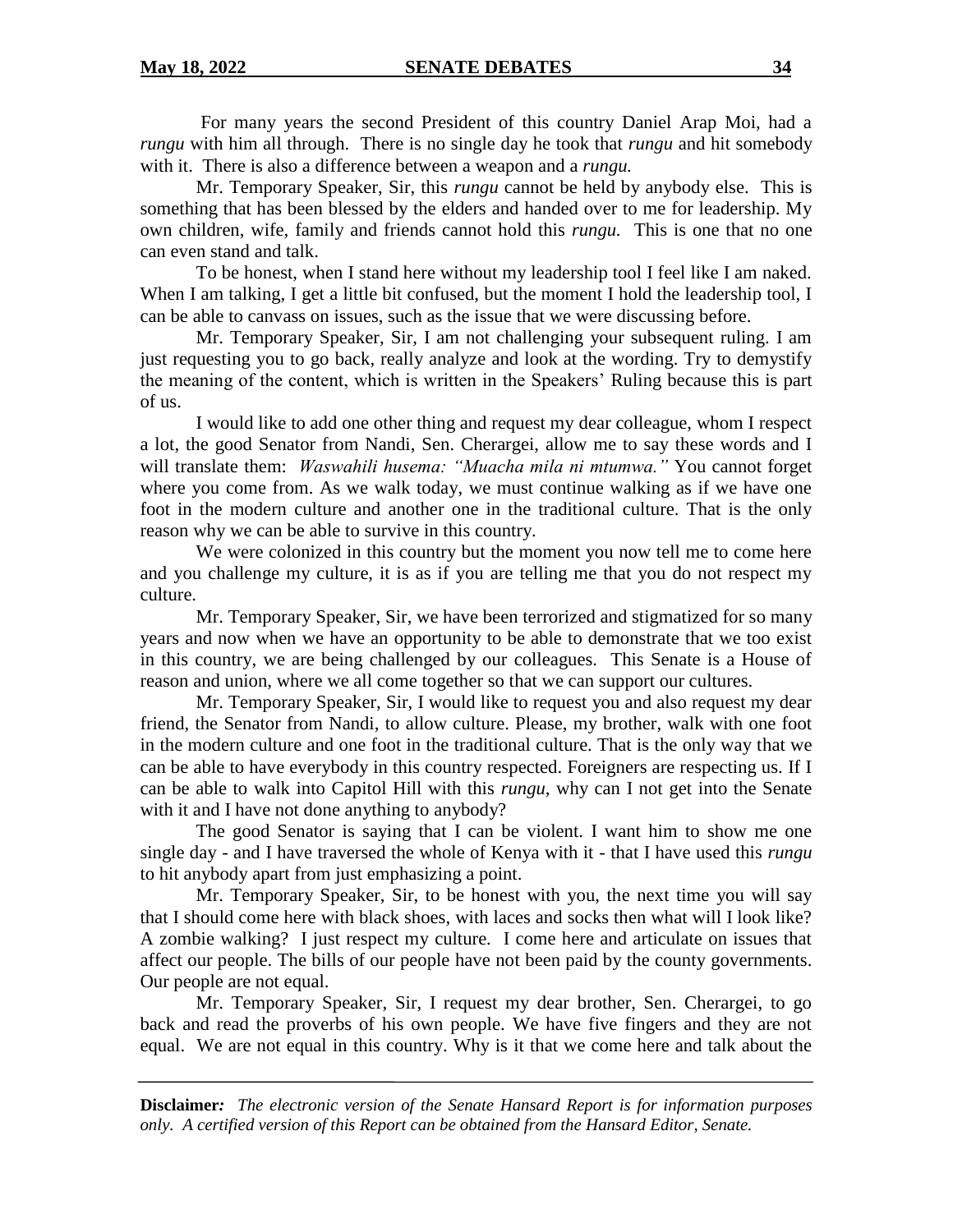issue of the Equalization Fund? We talk about the Sessional Paper No. 5, because we want to see how we can all be equal.

Let us respect culture and if there is a problem with the way those Speakers' Rulings are written, then the Speaker should advise us on how we can re-write them, to incorporate what we have now, so that tomorrow, our good friend Sen. Cherargei will accept them. I will be very happy to see him dressed traditionally, *wacha hii suti unayovaa kila siku.* Dress traditionally and be happy with your culture.

Thank you.

**The Temporary Speaker** (Sen. Kinyua): Let us have Sen. Cherargei, then I will make a ruling.

**Sen. Cherargei**: Mr. Temporary Speaker, Sir, personally as a leader in this Republic, I respect all cultures, regardless of where they are from and there is beauty in diversity. Sen. Olekina should not mislead the Republic of Kenya by saying that I am against the Maasai culture; I am not. In fact, most of the names that we have in the County of Nandi are originally from the Maasai.

Sen. Olekina should not mislead the Nation. We have not prevented him from coming to the House, wearing Maasai *shuka* and regalia. I was worried about Standing Order No.109. I have read the Speakers' Ruling and it states that:

"No Senator shall bring a firearm or any offensive weapon into the Chamber or the venue of a Committee sitting, and any such weapon shall be deposited with the Serjeant-at-Arms for safe custody before entering the Chamber or the venue of a Committee sitting, and collected at the time of leaving."

### **Sen. Olekina:** *(Inaudible)*

**Sen. Cherargei:** No! I am requesting for a ruling from the Speaker. Can you hold your peace? You are even misleading yourself because you are being reactive, which might prove my assertion that you are violent.

Mr. Temporary Speaker, Sir, we need to interpret the term "or any offensive weapon." It further says: "No Senator shall bring a firearm or any offensive weapon." Personally, I know that a *rungu and bakora* in our culture are signs of authority. However, sometimes they can be used as weapons. I need the interpretation of "any offensive weapon into the Chamber or the venue of a Committee sitting, and any such---"

# **Sen. Madzayo:** *(Inaudible)*

**Sen. Cherargei:** Listen, Sen. Madzayo, I know you are a retired Judge. It states that:

"Any such weapon shall be deposited with the Serjeant-at-Arms for safe custody---"

We have a number of them here. You can deposit your *rungu* there.

"---for safe custody before entering the Chamber or the venue of a Committee sitting, and collecting at the time of leaving."

Mr. Temporary Speaker, Sir, I have read the Speaker's Rules. It is copy and paste of the Standing Orders that we are using. In this House, we are guided by rules and regulations. We have no problem with Sen. Olekina's attire; he has been dressing like this. It is only today that he has walked in with a *rungu.*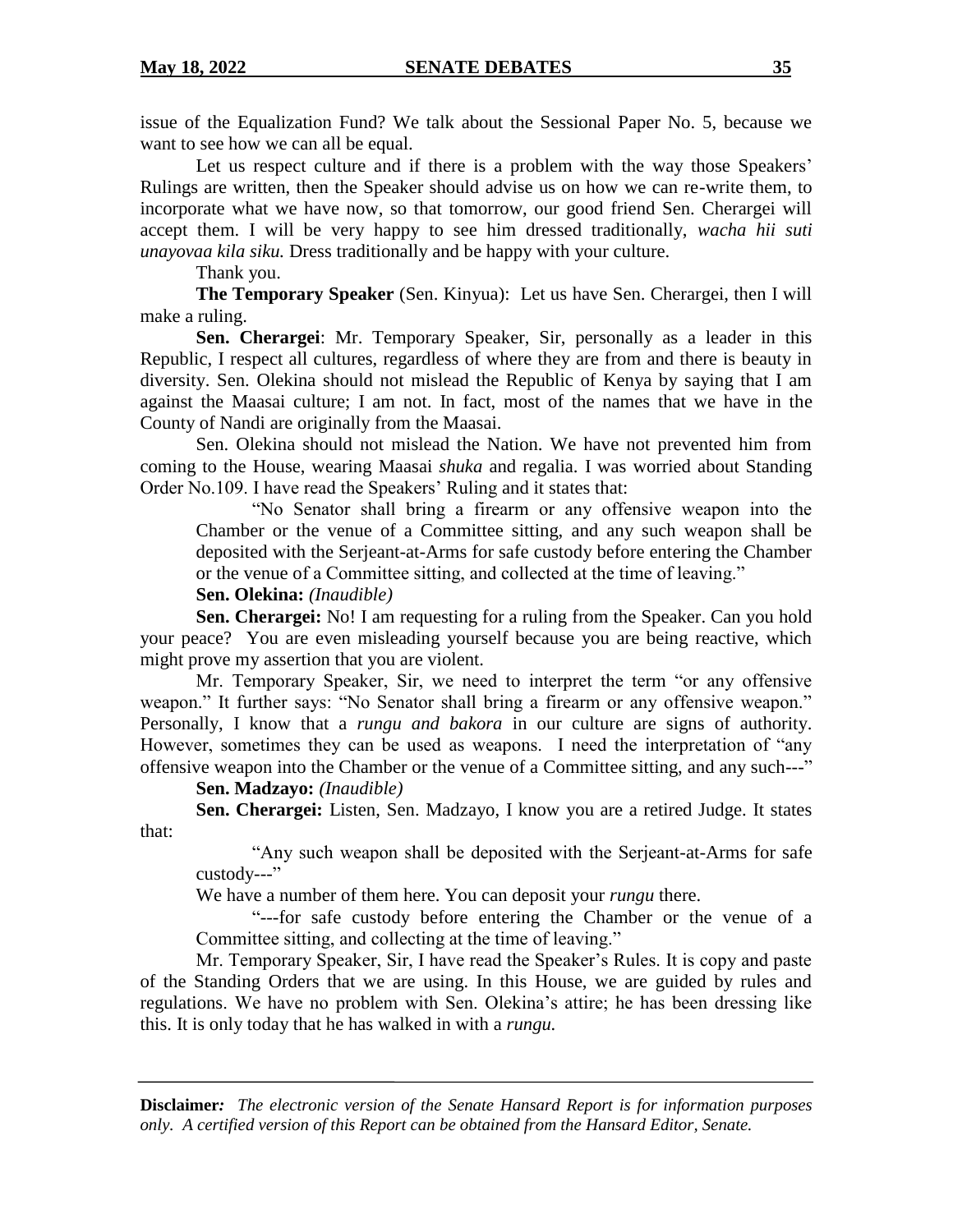#### **May 18, 2022 SENATE DEBATES 36**

He used to deposit his *rungu* with the Serjeant-at-Arms from day one. I used to see him do that. Therefore, we need your ruling, to allow the House to move forward. The only Members who can be allowed to the Chamber with it are Persons Living with Disabilities (PWDs) like Sen. (Dr.) Musuruve, who uses crutches. During the time when I was using crutches, the Serjeant-at-Arms would take them once I sat down.

Sen. Olekina should not reduce the Senate of the Republic of Kenya into a village *baraza.* The village *baraza* is the place where you can go with those weapons and symbols of authority.

I have tremendous respect for Sen. Olekina. He has stayed in the United States of America and he knows that there must be order in every society. There are rules and regulations that guide this House and I need a ruling on the issue of why Sen. Olekina brought a *rungu* to the Floor of this House.

I request Sen. Madzayo to keep a social distance because that distance is too small considering the way Sen. Olekina is flinging that *rungu.* That distance is too small.

Mr. Temporary Speaker, Sir, to extrapolate, Standing Order No. 110 talks about Senators bags. He is misleading the country. It is only the other day under this Standing Order that women legislators were allowed to come with their handbags to the Floor of the House. It used not to happen and Sen. Madzayo is a witness to that.

It was allowed the other day. If women were only allowed the other day to enter into the Chamber with their handbags - which form part of their dressing - they must be frisked by the Serjeant-at-Arms at the entry of the Senate, then Sen. Olekina is wrong. He must be tamed and follow the rules and regulations of the House.

**The Temporary Speaker** (Sen. Kinyua): Okay, let us have the last one.

**Sen. Olekina:** Mr. Temporary Speaker, Sir, I think we need to respect each one's culture. I have tremendous respect for the Nandi people. I love the Nandi people but what the good Senator for Nandi is demonstrating is complete hatred towards my culture.

We can talk about rules. If we have to go by the so-called rules, that are drafted as advised by our colonial masters, who brought them to Parliament, because the good Senator is talking about me turning this Senate into a *baraza*---

### **QUORUM**

Mr. Temporary Speaker, Sir, if we are going to stick by the rules, then I rise under Standing Order No. 36 (1), which states that-

"If at any time after the Chair is taken, or when the Senate is in Committee, a Senator objects that there is not a quorum present, the Speaker or the Chairperson shall count the Senators present in the Senate or the Committee as the case may be."

Mr. Temporary Speaker, Sir, Standing Order No.36 is about quorum during the proceeding of the Senate. Specifically, No.36(1) says:

"If at any time after the Chair is taken, or when the Senate is in Committee, a Senator objects that there is not a quorum present, the Speaker or the Chairperson shall count the Senators present in the Senate or the Committee as the case maybe be".